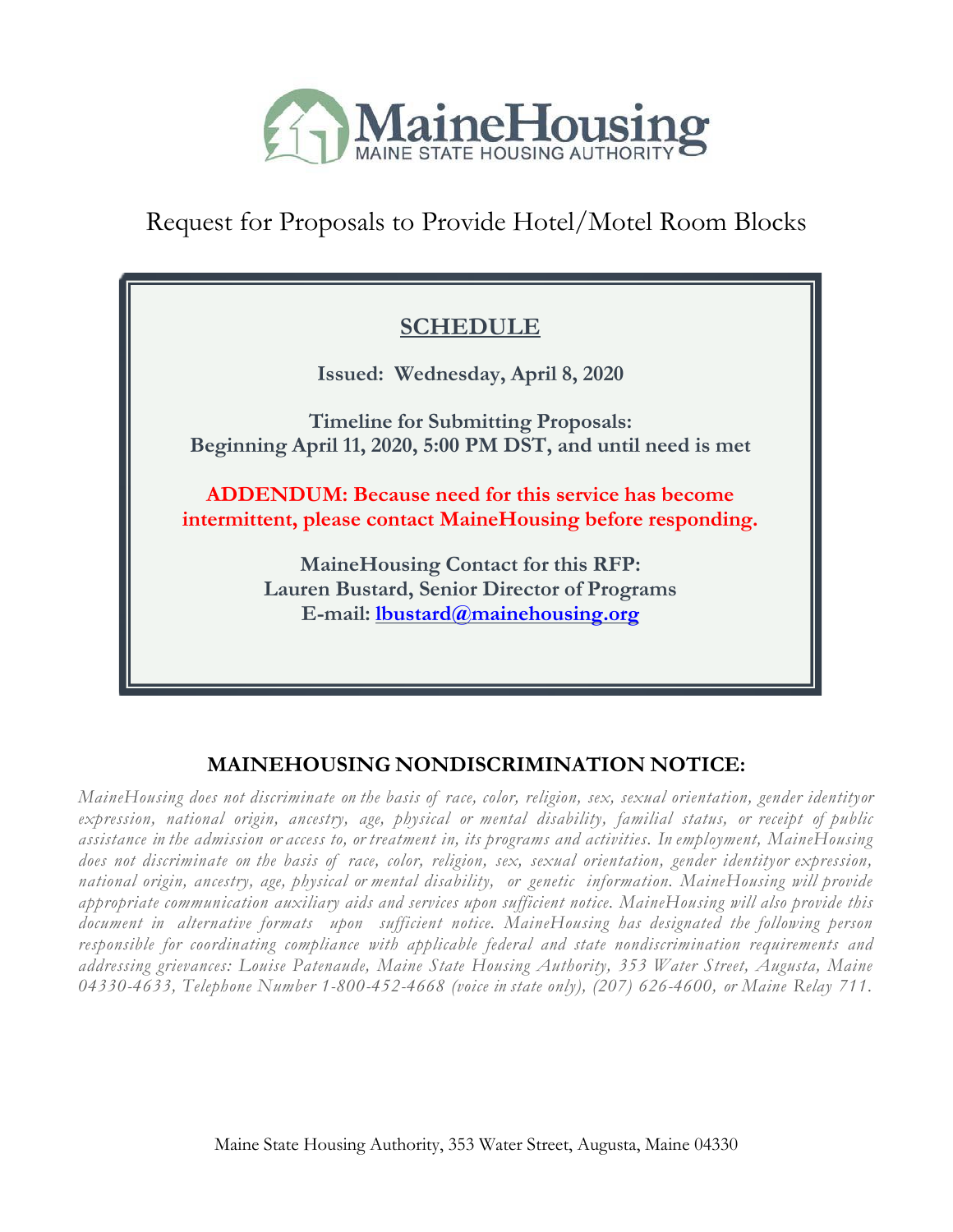### **Maine State Housing Authority**

### **Request for Proposals ("RFP") to Provide Hotel/Motel Room Blocks**

#### **I. INTRODUCTION**

#### **1. Overview**

Maine Governor Janet Mills proclaimed a state of emergency on March 15, 2020 to authorize the use of emergency powers in order to expand and expedite the State's response to the serious health and safety risks of the highly contagious COVID-19. Maine State Housing Authority ("MaineHousing"), together with Maine's Department of Health and Human Services ("DHHS"), recognizes the special challenges facing Maine's populations experiencing homelessness, congregate care residents and health and other care providers in facing this emergency. In order to take aggressive steps to slow the spread of the COVID-19 virus and to ameliorate those special challenges, MaineHousing and DHHS are seeking to secure hotel/motel rooms to assist those individuals in those populations who have tested positive for the virus, are waiting for test results, or have been exposed to the virus and therefore must isolate themselves or other impacted individuals.

### **2. About MaineHousing**

MaineHousing's mission is to assist Maine people in obtaining and maintaining quality affordable housing and services suitable to their housing need. MaineHousing is an independent quasi-state agency that, at its core, couples the efficiencies of the private financial markets with public purpose goals to provide affordable home ownership and rental housing opportunities for Maine people. In additional, it administers a number of state and federal housing-related programs to reduce costs associated with housing for Maine people.

For more information about MaineHousing, please go to [www.mainehousing.org.](http://www.mainehousing.org/)

### **II. GENERAL TERMS AND CONDITIONS**

#### Review and Compliance

It is the responsibility of each respondent to the RFP to review this entire document, including its attachments, and comply with all requirements of this RFP.

#### Response Costs

MaineHousing is not liable for any expenses incurred by any respondent in the preparation, delivery, or submission of a response to this RFP. Costs of developing and delivering responses to this RFP are solely at the expense of each respondent.

#### Response Materials

All materials submitted as part of any response become the property of MaineHousing, whether or not the submitting respondent is selected to fulfill the RFP service.

#### Contract Term

The term of the contract awarded pursuant to this RFP will be for a minimum of two (2) months from the date the contract is executed between a selected respondent and MaineHousing.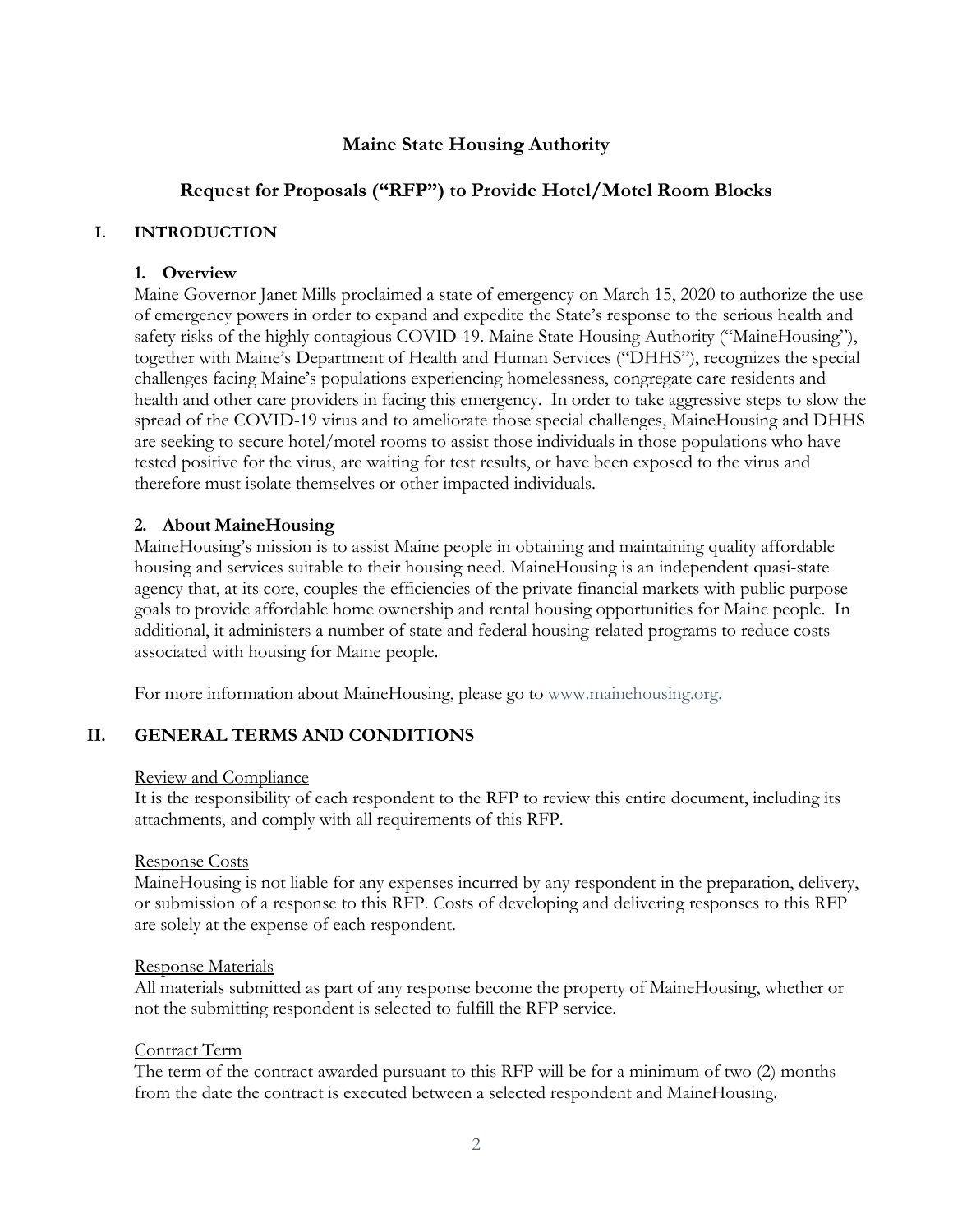MaineHousing reserves the sole right and option to extend the contract in incremental terms of one (1) month each.

Other Terms and Conditions

- MaineHousing reserves the right to modify or withdraw this RFP at any time, whether before or after any proposals have been submitted or received.
- MaineHousing reserves the right to reject any or all respondents and not to award a contract pursuant to this RFP, or to terminate the RFP process at any time, if deemed to be in its best interest.
- In the event any respondent selected does not enter into the required contract described in this RFP, MaineHousing reserves the right to reject the respondent and to offer a contract to another respondent.
- In no event will any obligations of any kind be enforceable against MaineHousing unless and until a written contract is entered into.
- MaineHousing reserves the right to waive informalities and minor irregularities in responses received.
- Each respondent certifies that neither it nor its principals, contractors, or agents are presently debarred, suspended, proposed for debarment, declared ineligible, or voluntarily excluded from using federal funds by any federal or state agency.
- Any respondent selected pursuant to this RFP will be required to enter into MaineHousing's Emergency Agreement for this Program.
- MaineHousing reserves the right to split the award among multiple respondents.

### **III. PROPOSED TRANSACTION STRUCTURE**

As time is of the essence, individualized contract negotiations with each respondent are not possible. In the interest of simplicity and efficiency, MaineHousing is seeking price quotes for obtaining rooms on the following terms:

- 1. Payment Per Room Block Used. From the date the MaineHousing exercises its option to use a block of rooms ("Room Block(s)") or ("Block") until the date such rooms are released to the hotel/motel per the terms of the agreement, the MaineHousing will pay the per-room fee as agreed to by the parties.
- 2. The Room Block will be for the whole hotel/motel or a segregated portion that can be safely segregated given the population and COVID-19 concerns, i.e. a wing.
- 3. For simplicity, and to maximize the benefits to the hotel/motel workforce in the state, MaineHousing requires, and respondents' price quotes should assume, that hotel/motel Room Blocks would be accompanied by the full suite of hotel/motel products and services, subject to negotiated exceptions regarding linen and food service as further described in "Proposed Terms and Conditions" below, as well as any other negotiated limitations specific to a particular respondent hotel/motel. Specific additions or deletions from the scope of services may be negotiated based on responses, and as part of that negotiation room prices would be adjusted accordingly if changes to the scope affect the underlying cost to deliver the required service.

### **IV. PROPOSED TERMS AND CONDITIONS**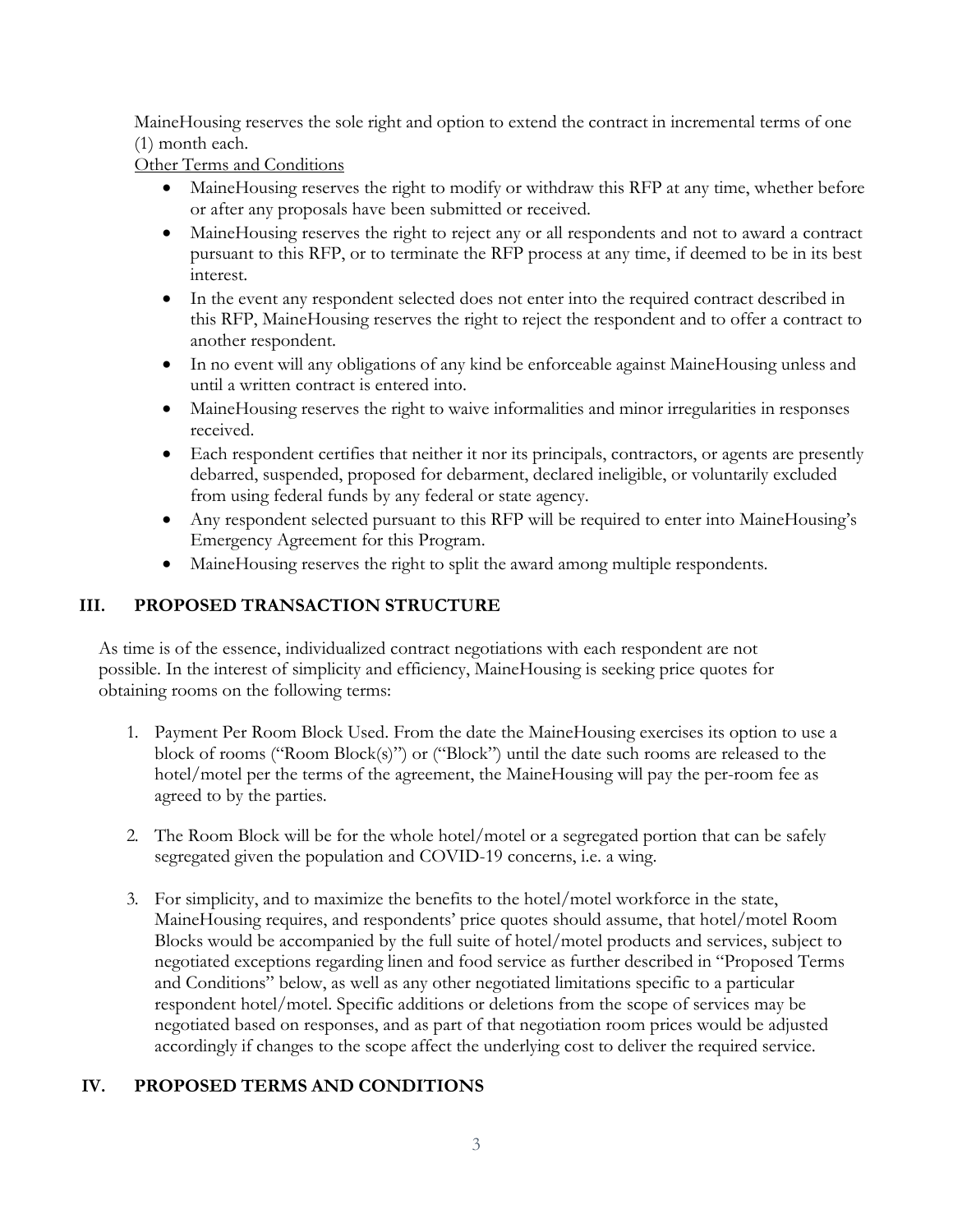Respondents' price quotes should be developed and submitted according to the following conditions:

| <b>Transaction term</b>      | Description                                                                                                                                                                                                                                                                                                                                                                                        |  |  |  |  |  |
|------------------------------|----------------------------------------------------------------------------------------------------------------------------------------------------------------------------------------------------------------------------------------------------------------------------------------------------------------------------------------------------------------------------------------------------|--|--|--|--|--|
| Term of agreement            | Minimum two months from commencement of agreement with<br>MaineHousing's option to extend the term on a month-to-month basis.                                                                                                                                                                                                                                                                      |  |  |  |  |  |
| <b>Block Payment</b>         | Block payment costs are incurred per day and payable in arrears on<br>a monthly basis for each Room Block according to the final<br>negotiated price.                                                                                                                                                                                                                                              |  |  |  |  |  |
| Size of Room Block           | Respondents should specify the ability to safely segregate Room Blocks<br>and the size of such a Block if the Block is smaller than the<br>Hotel/motel and in such case MaineHousing would also be able to<br>obtain significantly more than the Block if in MaineHousing's<br>discretion conditions require more rooms. In all cases, the "Room<br>Block Rental Process" noted below would apply. |  |  |  |  |  |
| Room Block Rental<br>Process | The specific process will be detailed in each final agreement, but<br>MaineHousing seeks a streamlined process for each purchase of Room<br>Blocks:<br>Notice of Quantity Required<br>1.<br>Pre-Rental Inspection<br>2.<br>Agreement on safety protocols and services for population to<br>3.<br>be housed                                                                                         |  |  |  |  |  |

| <b>Transaction term</b>                        | Description                                                                                                                                                                                                                                                 |  |  |  |  |
|------------------------------------------------|-------------------------------------------------------------------------------------------------------------------------------------------------------------------------------------------------------------------------------------------------------------|--|--|--|--|
| Food service                                   | Price quotes for Room Blocks should specify the cost of three meals of<br>room service a day for each person residing in the room.                                                                                                                          |  |  |  |  |
| Toiletries                                     | Price quotes for Room Blocks should reflect the inclusion of an<br>average daily supply of toiletries for each room.                                                                                                                                        |  |  |  |  |
| Linen Service                                  | Hotel/motel staff will be responsible for provision and installation of<br>clean linens upon final departure of the room occupant. NOTE:<br>Hotel/motel staff may provide linen cleaning subject to staff<br>agreement and receipt of appropriate training. |  |  |  |  |
| Room Cleaning<br>Protocols during<br>Agreement | Hotel/motel staff will be responsible for room cleaning upon final<br>departure of the room occupant.<br>There will be no daily cleaning of occupied rooms.                                                                                                 |  |  |  |  |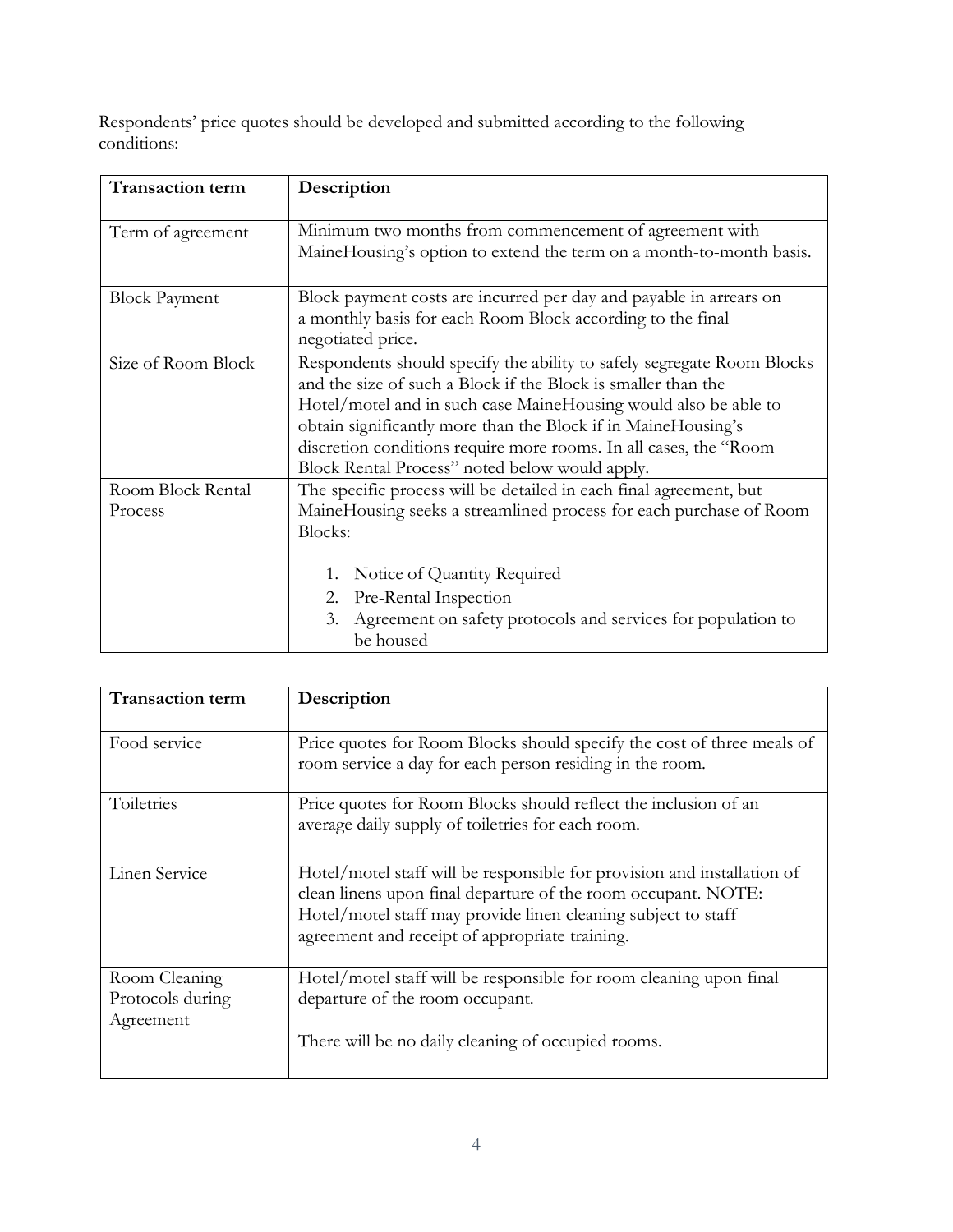| Room Block<br>Termination<br>Protocols                      | At the end of the term of the agreement, Respondent will be<br>responsible for cleaning the premises and rooms.                                                       |
|-------------------------------------------------------------|-----------------------------------------------------------------------------------------------------------------------------------------------------------------------|
| Services provided by<br>the Hotel/motel and<br>MaineHousing | If determines it is determined to be necessary, MaineHousing may<br>arrange to supplement hotel/motel provided security officers to<br>monitor quarantine compliance. |
| General Terms                                               | MaineHousing's form of contract for this RFP is contained in<br>Attachment B.                                                                                         |

#### **V. Populations to be Housed**

Maine Housing is seeking hotel/motel rooms for the benefit of multiple populations, as follows:

First, temporary housing for individuals impacted by the COVID-19 pandemic. This may include hotel/motel rooms to be used to quarantine individuals (i) who are homeless; (ii) who reside in congregate settings with shared bathrooms and kitchens such that isolation is not possible; and (iii) other impacted populations ("Quarantine Rooms"). The desired hotel/motel rooms would be used to address two quarantine groups in particular: individuals who have come in close contact with a COVID-19 positive individual, but have not been tested (14-day quarantine) and individuals who have been tested or tested and confirmed for COVID-19, who need to be isolated but do not have a medical need to be hospitalized.

Secondly, MaineHousing may seek to identify hotel/motel rooms for workers in fields deemed essential under Maine's state of emergency.

Important Note: MaineHousing will not offer an agreement limited to one population or another; each agreement must offer MaineHousing the flexibility to house all noted populations in the hotel/motel, subject to appropriate safety protocols.

#### **VI. PROPOSAL EVALUATION**

The proposals received will be evaluated by MaineHousing. This RFP is intended to create a speedy and efficient process for leasing/renting blocks of rooms as the impact of the COVID-19 virus accelerates over the coming days. MaineHousing will review responses and contact respondents on a rolling basis as it deems appropriate. Respondents will be selected for negotiations based on a number of factors, including but not limited to price, the degree to which the respondent is willing to adhere to MaineHousing's proposed agreement terms, the speed with which the rooms can be made available and the location or other characteristics of the hotel/motel in relation to the population to be served. No one factor will be dispositive.

#### **VII. FORMAT FOR SUBMISSION AND MAILING INSTRUCTIONS**

Interested hotel/motels are invited to provide their response by completing **Attachment A** hereto, Price Quote Response Form. Responses must be submitted via email. All documents must be submitted in PDF only and each respondent should structure its response based on the terms and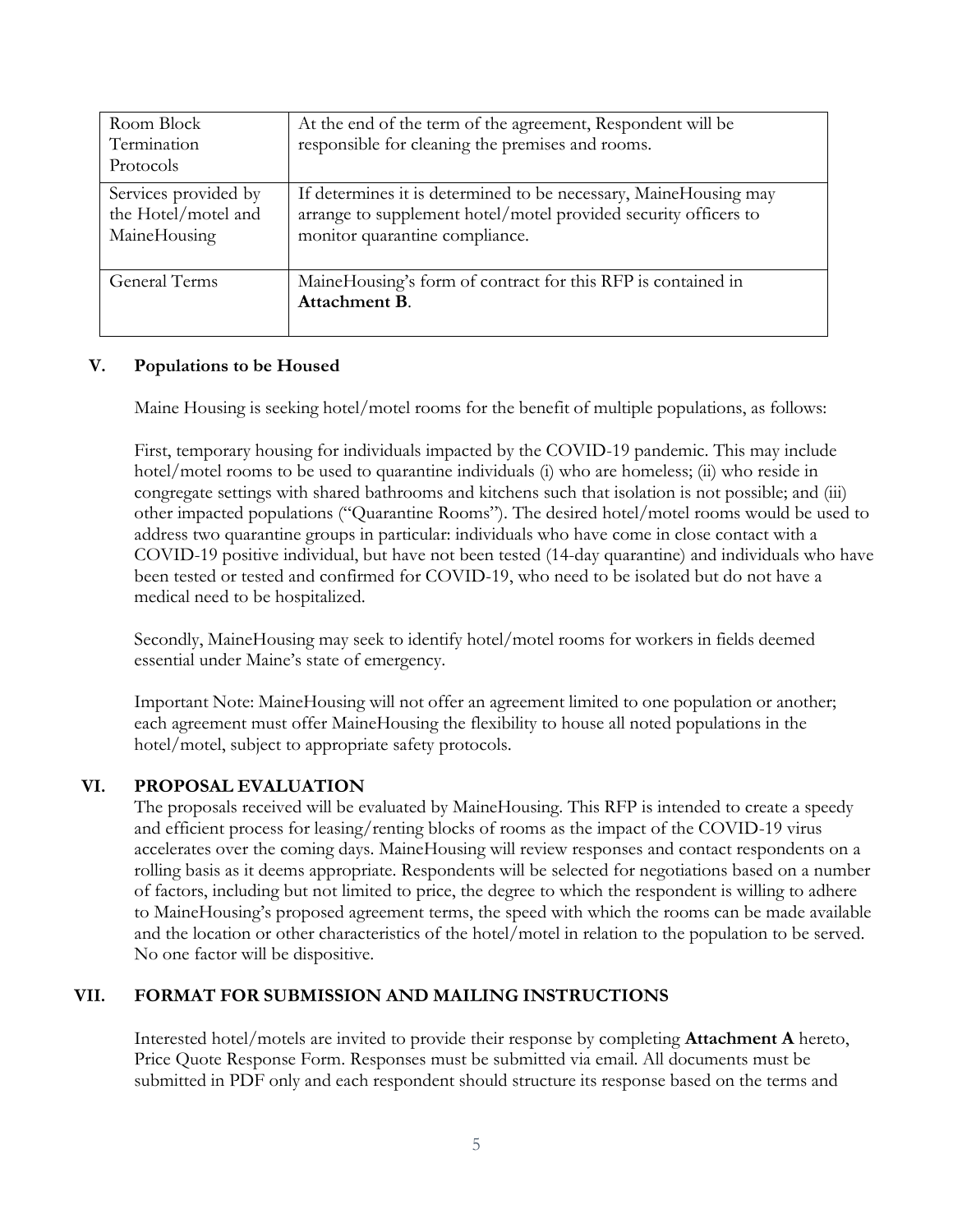conditions outlined above. MaineHousing reserves the right, in its sole discretion, to reject any and all Responses for any or no reason.

Lauren Bustard Senior Director of Programs MaineHousing [lbustard@mainehousing.org](mailto:lbustard@mainehousing.org)

**Submissions shall be accepted beginning at 5:00 PM Daylight Savings Time, Saturday, April 11, 2020, and continue until MaineHousing, in its sole discretion, determines that the need for** same is met. Applications that do not contain all of the required documentation as listed in this RFP may be determined ineligible for further consideration.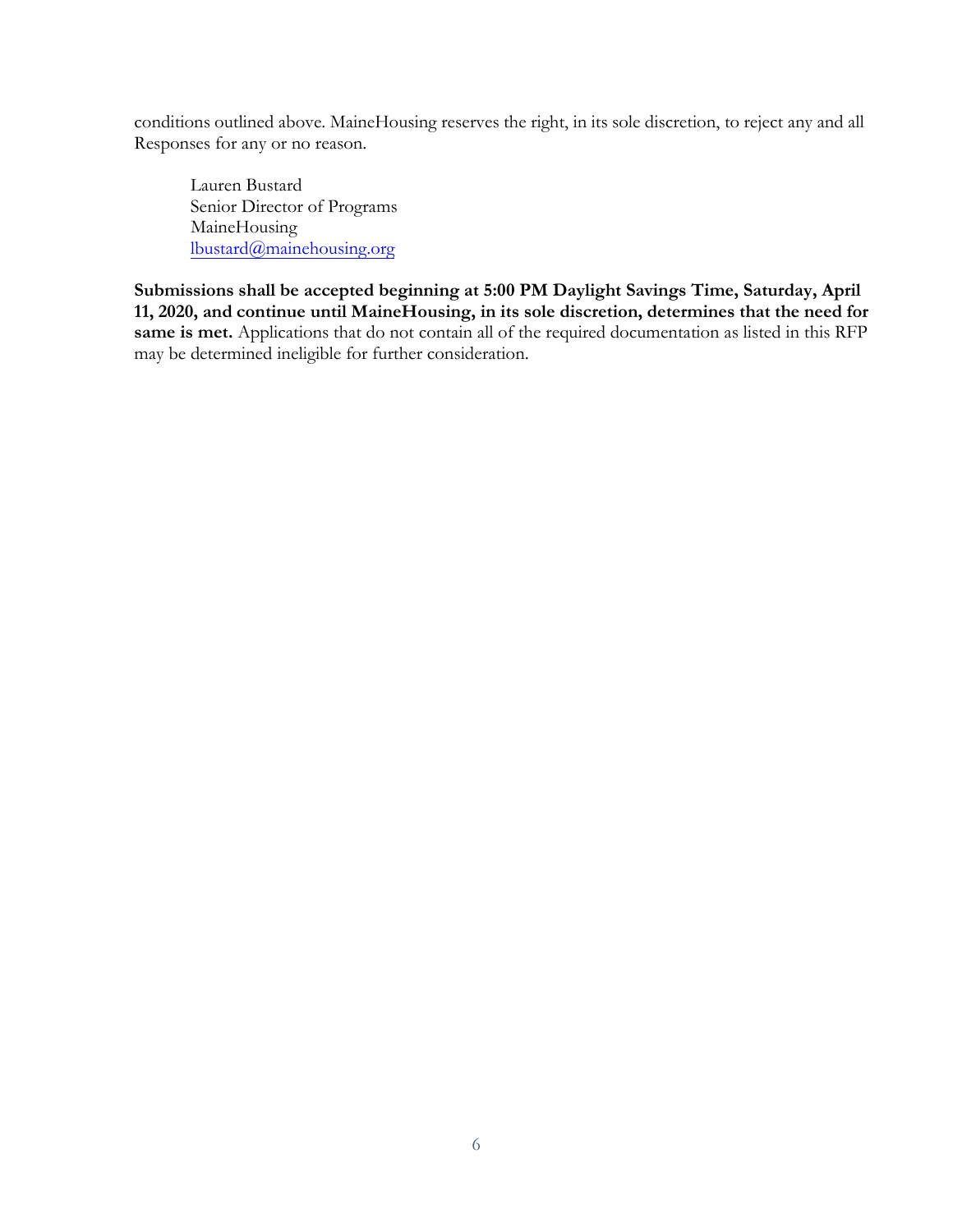### ATTACHMENT A TO MAINEHOUSING'S REQUEST FOR PROPOSALS TO PROVIDE HOTEL/MOTEL ROOM BLOCKS

#### PRICE QUOTE RESPONSE FORM

Prior to completing and submitting this form, respondents should closely review the Request for Proposals document, and specifically the "Proposed Transaction Structure" section.

| Hotel:          |  |
|-----------------|--|
|                 |  |
| Address:        |  |
|                 |  |
| <b>Business</b> |  |
| Owner Name:     |  |
| Management      |  |
| contact for     |  |
| contract        |  |
| discussions:    |  |
| Phone:          |  |
| Email:          |  |

#### **Submission Requirements**

Responses should be sent via email to: Lauren Bustard Senior Director of Programs, at lbustard@[mainehousing.org](mailto:dlord@mainehousing.org) 

#### **Price Quote**

Proposed pricing should reflect the services offered below; final pricing will be subject to further negotiation and based on agreed scope of services.

| 1. Daily Rate for Each Room:         |  |
|--------------------------------------|--|
| 2. Daily Rate for Each Meal per Room |  |

#### **Terms and Conditions**

Respondents are invited to identify any specific terms and conditions that would require further negotiation on a separate page. Respondents should note that in the current emergency scenario, MaineHousing's selection of partners for this effort will be based in part on whether a contract can be negotiated quickly; therefore those respondents with fewer items to be individually negotiated will be more likely to successfully enter an agreement with MaineHousing.

[Please complete next pages for further requested information]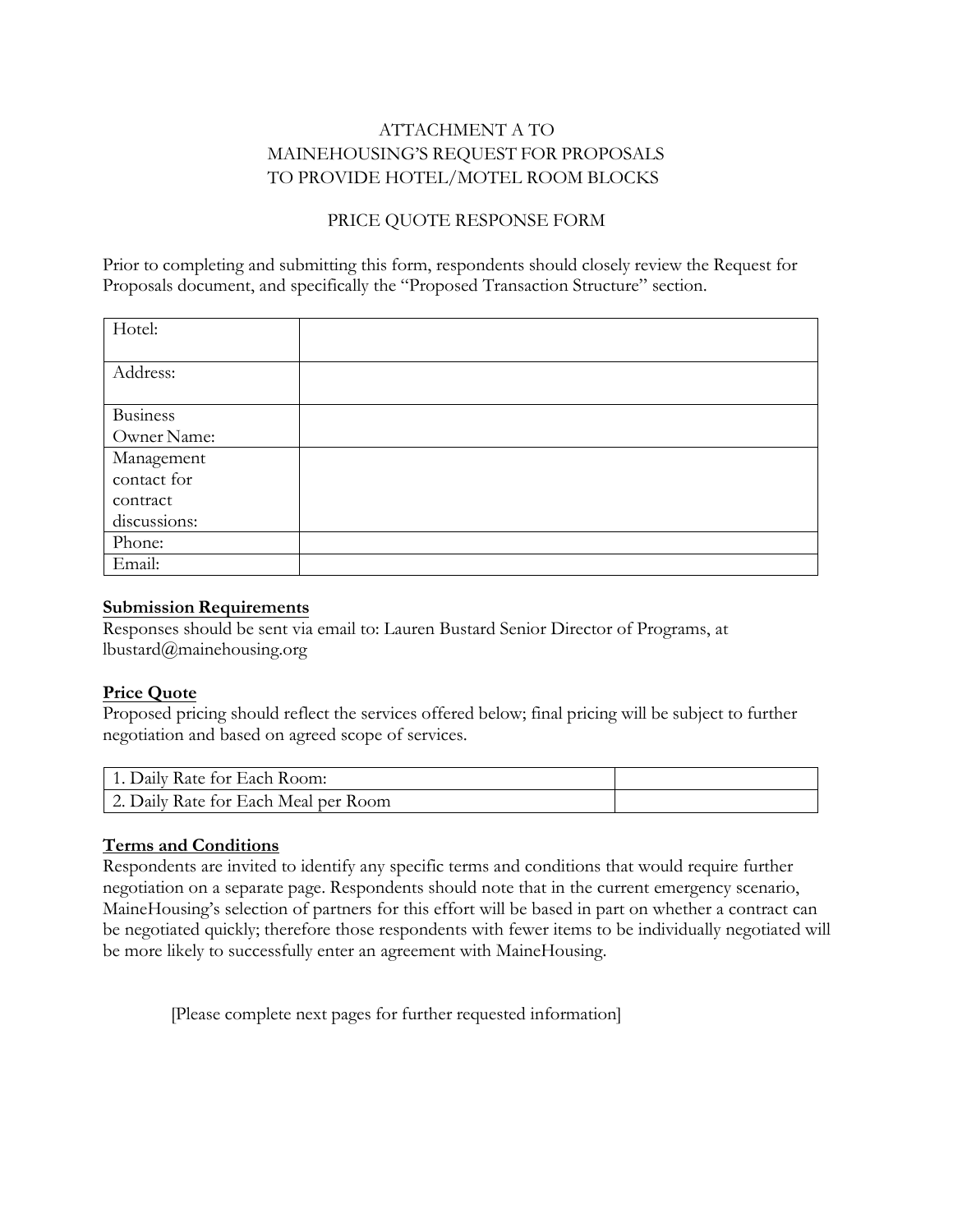#### **Building-specific Information**

| Number of floors:        |          |         |  |  |
|--------------------------|----------|---------|--|--|
| Access type (check):     | Elevator | Walk Up |  |  |
| Number of rooms (total): |          |         |  |  |
| Number of ADA rooms:     |          |         |  |  |
| Notes:                   |          |         |  |  |

#### **Room Information Y or N**

Rooms have independent air conditioning/heating (HVAC) units per room that **vent externally to the outdoors** with **doors that open to an outdoor hallway** (e.g., a "motorlodge" style hotel)

Rooms have **non-recirculating ventilation system** that permits redirection of the air flow from corridors and staff areas into guest rooms

Describe Ventilation System [NOTE: if unknown, MaineHousing staff will assess during site visit]:

Each room has its own bathroom with commode and sink

All rooms have phones that can call a front desk

Describe ease of access for delivery of food and medical and other supplies to rooms:

Describe entertainment for guests (TV, wifi, etc) (NOTE: COVID+ may need to spend up to 2 weeks in isolation):

Individual refrigerators in rooms

Hotel staff: availability of hotel staff, housekeeping, security, etc. or no hotel staff to remain on site

#### **Additional information:**

Number of parking spaces

All common areas ADA accessible?

Administrative and clinical office space or designated room availability?

Holding area for supplies/laundry/medical team (conference rooms)?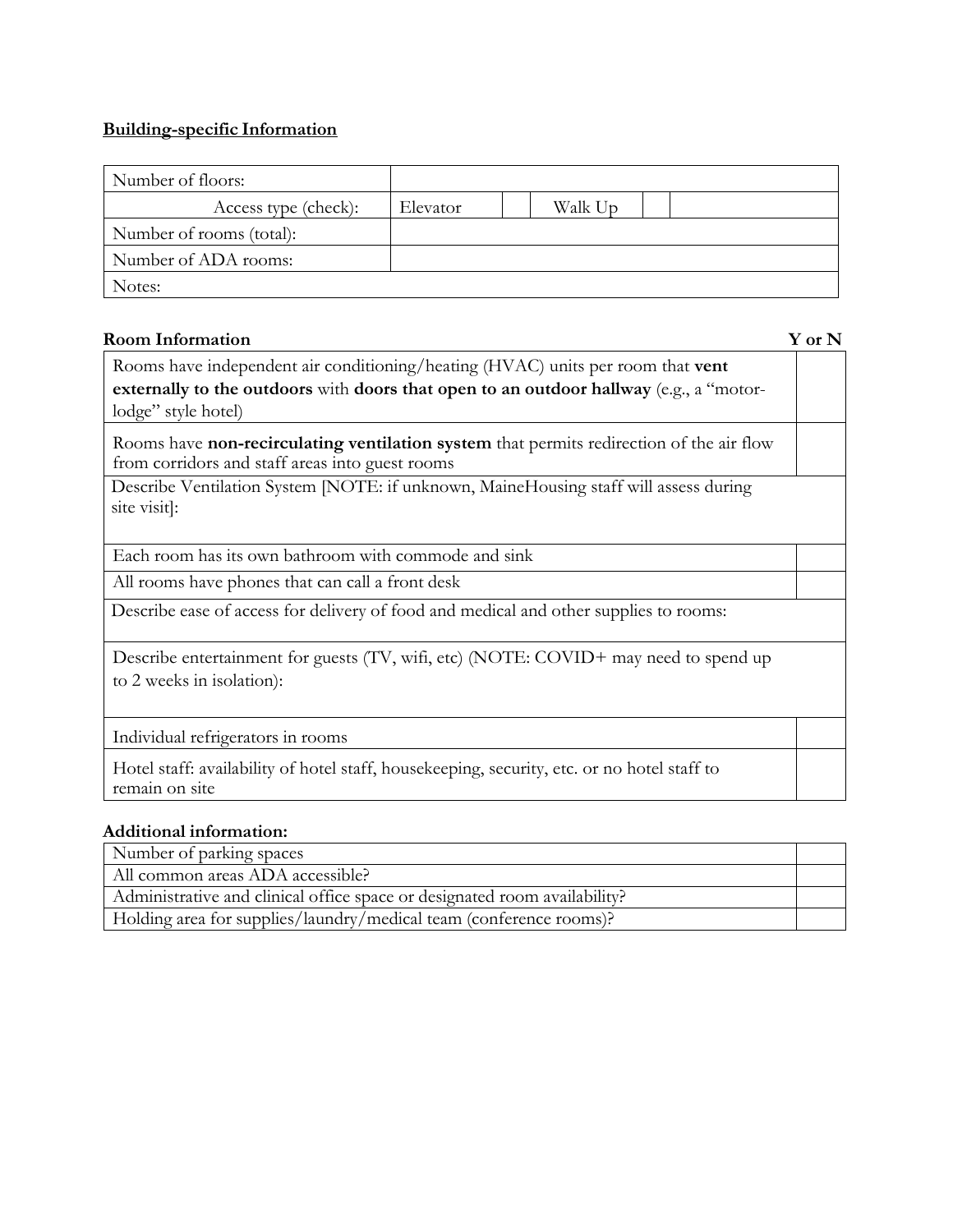ATTACHMENT B TO MAINEHOUSING'S REQUEST FOR PROPOSALS TO PROVIDE HOTEL/MOTEL ROOM BLOCKS

EMERGENCY AGREEMENT



**Emergency Agreement between Maine State Housing Authority and**

**[Insert name of Hotel]**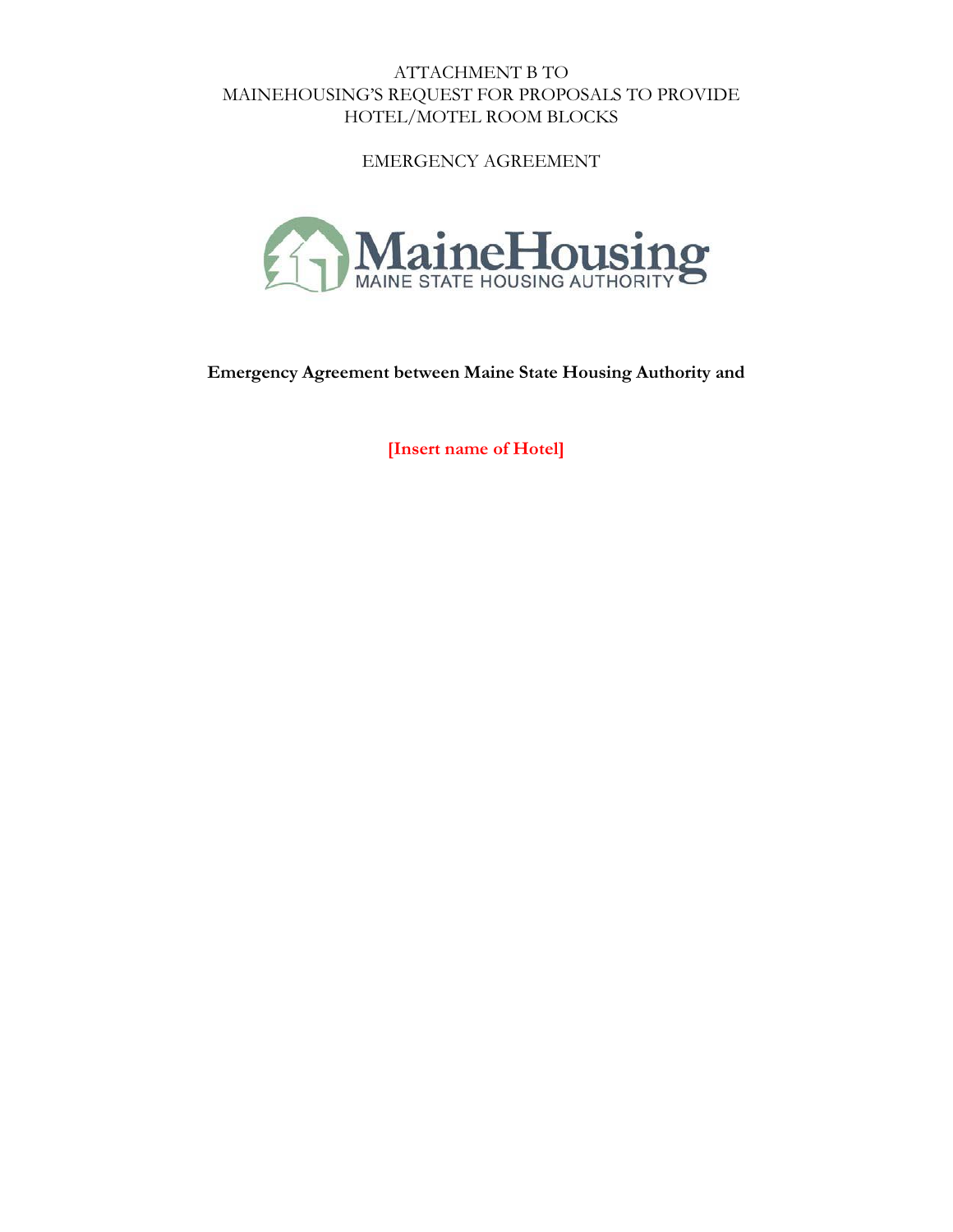This Agreement is made this XX day of XXXX, 2020, by and between [name and address of Hotel] ("Hotel") and Maine State Housing Authority, a public body corporate and politic and an instrumentality of the State of Maine ("MaineHousing").

#### **Recitals**

**WHEREAS**, due to a pandemic outbreak of the COVID-19 coronavirus, a state of emergency was declared by Governor Janet Mills on March 15, 2020, a National Emergency Proclamation declared by President Donald Trump on March 13, 2020 and a Major Disaster Declaration for the State of Maine declared by President Donald Trump on April 4, 2020; and

**WHEREAS**, MaineHousing, wishes to procure hotel rooms and related services in the Hotel in support of the state and national emergency, as more particularly described in **Appendix A** (Rooms and Scope of Services) attached hereto and incorporated herein by reference, issued on April 8, 2020 a Request for Proposals to Provide Hotel/Motel Room Blocks (the "RFP"); and

**WHEREAS**, MaineHousing, acting in conjunction with Maine Department of Health and Human Services, will use the rooms to further the public health and safety in connection with its response to the state and national emergency by sheltering (a) people who have been exposed to the COVID-19 virus or are under medical quarantine; and/or (b) essential workers, first responders and others, all as further described in Appendix A;

**WHEREAS,** this Agreement is an emergency contract awarded pursuant to procedures available under said state and national declarations, defining the terms between the parties subsequent to a response by Hotel to the RFP;

Now, **THEREFORE**, the parties agree as follows:

#### **Article 1 Definitions**

The following definitions apply to this Agreement:

1.1 **"Agreement**" means this contract document, including all attached appendices, and all applicable ordinances and mandatory requirements which are specifically incorporated into this Agreement by reference as provided herein.

1.2 "**MaineHousing**" means the Maine State Housing Authority, a public body corporate and politic and an instrumentality of the State of Maine.

1.3 "**Hotel**" means [insert name and address of Hotel].

1.4 "**Effective Date**" means the date upon which MaineHousing executes the document.

1.5 "**Party**" and "**Parties**" mean MaineHousing and Hotel either collectively or individually.

1.6 "**Rooms and Services**" or **"Services"** means collectively the hotel rooms and related services to be provided by Hotel as described in Appendix A.

1.7 **"Contract Administrator"** for MaineHousing shall mean Lauren Bustard, Senior Director of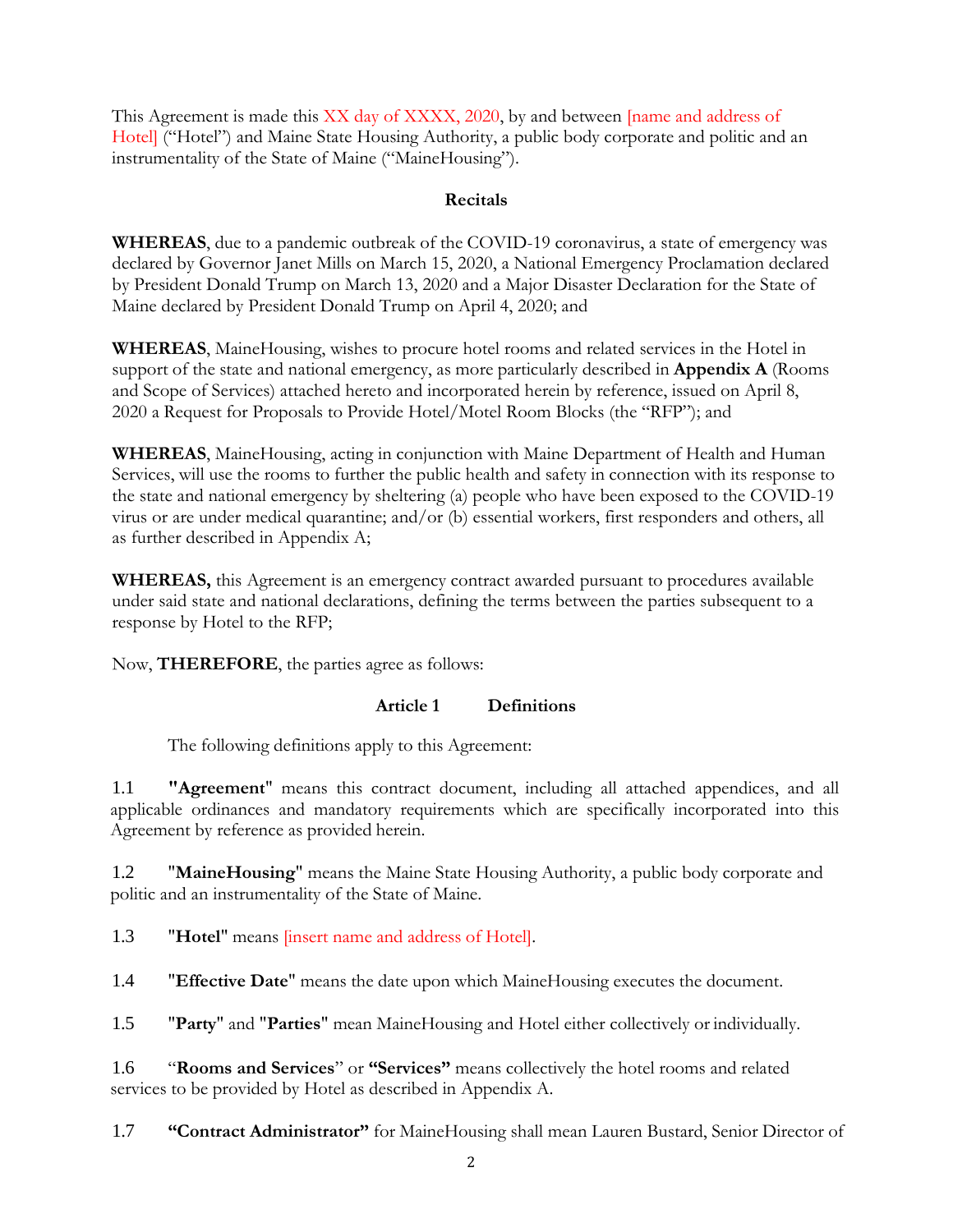Programs for MaineHousing, or her designee.

#### **Article 2 Term of the Agreement**

#### 2.1 **Term**.

The term of this Agreement shall commence on *[insert Hotel's start date]* and expire of its own accord on [insert the date that is two (2) months from the effective date] (the "**Expiration Date**"), unless earlier terminated as otherwise provided herein.

#### **Article 3 Financial Matters**

#### 3.1 **Compensation.**

3.1.1 **Payment**. Hotel shall provide an invoice to MaineHousing on a monthly basis for compensation under this Agreement for the Rooms and Services ("**Compensation**") provided in the immediate preceding month, unless a different schedule is set out in **Appendix B**, "Calculation of Charges," attached hereto and incorporated herein by reference. Compensation shall be paid for the Rooms and Services identified in the invoice that the Contract Administrator, in her sole discretion, concludes has been satisfactorily provided. Payment shall be made within 30 calendar days of receipt of the invoice, unless MaineHousing notifies the Hotel that a dispute as to the invoice exists. The breakdown of charges associated with this Agreement appears in Appendix B. A portion of payment may be withheld until conclusion of the Agreement if agreed to by both parties as retainage, described in Appendix B. In no event shall MaineHousing be liable for interest or late charges for any late payments.

3.1.2 **Payment Limited to Satisfactory Services.** Hotel is not entitled to any payments from MaineHousing until the Contract Administrator confirms that the Rooms and Services have been provided in a manner satisfying all of the requirements of this Agreement. Rooms and Services that do not conform to the requirements of this Agreement may be rejected by MaineHousing and in such case must be replaced by Hotel without delay at no cost to MaineHousing.

3.1.3 **Withhold Payments.** If Hotel fails to provide Rooms and Services in accordance with Hotel's obligations under this Agreement, MaineHousing may withhold any and all payments due Hotel until such failure to perform is cured, and Hotel shall not stop performance under this Agreement as a result of MaineHousing's withholding of payments as provided herein.

3.1.4 **Invoice Format**. Invoices furnished by Hotel under this Agreement must be in a form acceptable to MaineHousing, and must include a unique invoice number. Payment shall be made by MaineHousing as specified in Section 3.4, or in such alternate manner as the Parties have mutually agreed upon in writing.

#### 3.2 **Getting paid by MaineHousing for goods and/or services.**

3.2.1 Hotel must sign up to receive payments by submitting three forms; an IRS W-9 Form, a New Accounts Payable Vendor Master Request and an AP Vendor Direct Deposit Form. Upon contract execution these forms will be forwarded to the Hotel and must be returned within one business day of receipt.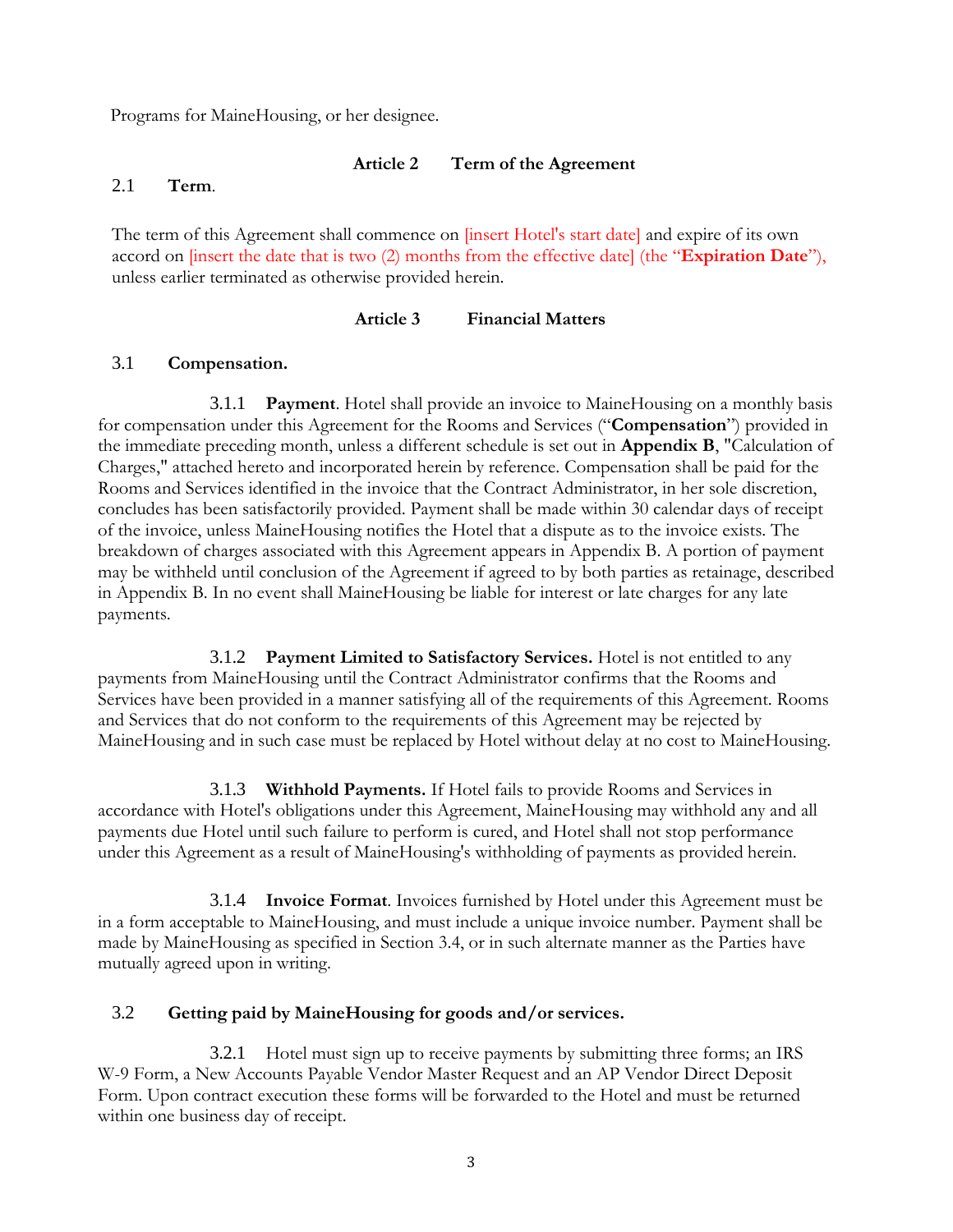3.2.2 The following information is required to sign up: (i) The enroller must be their company's authorized financial representative, (ii) the company's legal name, main telephone number and all physical and remittance addresses used by the company, (iii) the company's U.S. federal employer identification number (EIN) or Social Security number (if they are a sole proprietor), (iv) the type of entity (individual, corporation, sole proprietor, partnership, taxexempted) and (v) composition of ownership.

#### 3.3 **Contract Amendments; Budgeting Revisions.**

3.3.1 **Formal Contract Amendment**: Hotel shall not be entitled to an increase in the Compensation or an extension of the Term unless the Parties agree to a Formal Amendment in accordance with Section 11.5 (Modifications of this Agreement).

3.3.2 **MaineHousing Revisions to Program Budgets:** MaineHousing shall have authority, without the execution of a Formal Amendment, to purchase additional Rooms and/or make changes to the Services provided with the Rooms in accordance with the terms of this Agreement (including such terms that require Hotel's agreement), not involving an increase in the Compensation or the Term.

### 3.4 **Audit and Inspection of Records.**

Hotel agrees to maintain and make available to MaineHousing, during regular business hours, accurate books and accounting records relating to the Rooms and Services. Hotel will permit MaineHousing to audit, examine and make excerpts and transcripts from such books and records, and to make audits of all invoices, materials, payrolls, records or personnel and other data related to all other matters covered by this Agreement, whether funded in whole or in part under this Agreement. Hotel shall maintain such data and records in an accessible location and condition for a period of not fewer than three years, unless required for a longer duration due to federal, state, or local requirements of which MaineHousing will notify Hotel in writing, after final payment under this Agreement or until after final audit has been resolved, whichever is later. The State of Maine or any federal agency having an interest in the subject matter of this Agreement shall have the same rights as conferred upon MaineHousing by this Section. Hotel shall include the same audit and inspection rights and record retention requirements in all subcontracts.

#### **Article 4 Services Hotel Agrees to Perform.**

Hotel agrees to provide the Rooms and perform the Services provided for in Appendix A. Officers and employees of MaineHousing are not authorized to request, and MaineHousing is not required to reimburse the Hotel for, Rooms and Services beyond the Rooms and Scope of Services listed in Appendix A, unless Appendix A is modified as provided in Section 11.5, "Modification of this Agreement." Hotel agrees that all hotel rooms and other spaces within the Hotel property that are not included in the Rooms provided to MaineHousing under this Agreement, including, but not limited to, conference and meeting rooms, shall remain secured and unoccupied during the Term.

### **4.1 Independent Contractor; Payment of Employment Taxes and Other Expenses**.

It is understood and agreed by the parties hereto that Hotel is performing the work under this Contract as an independent contractor and not as an agent or employee of MaineHousing. Contractor shall not receive any compensation or employee benefits from MaineHousing other than the compensation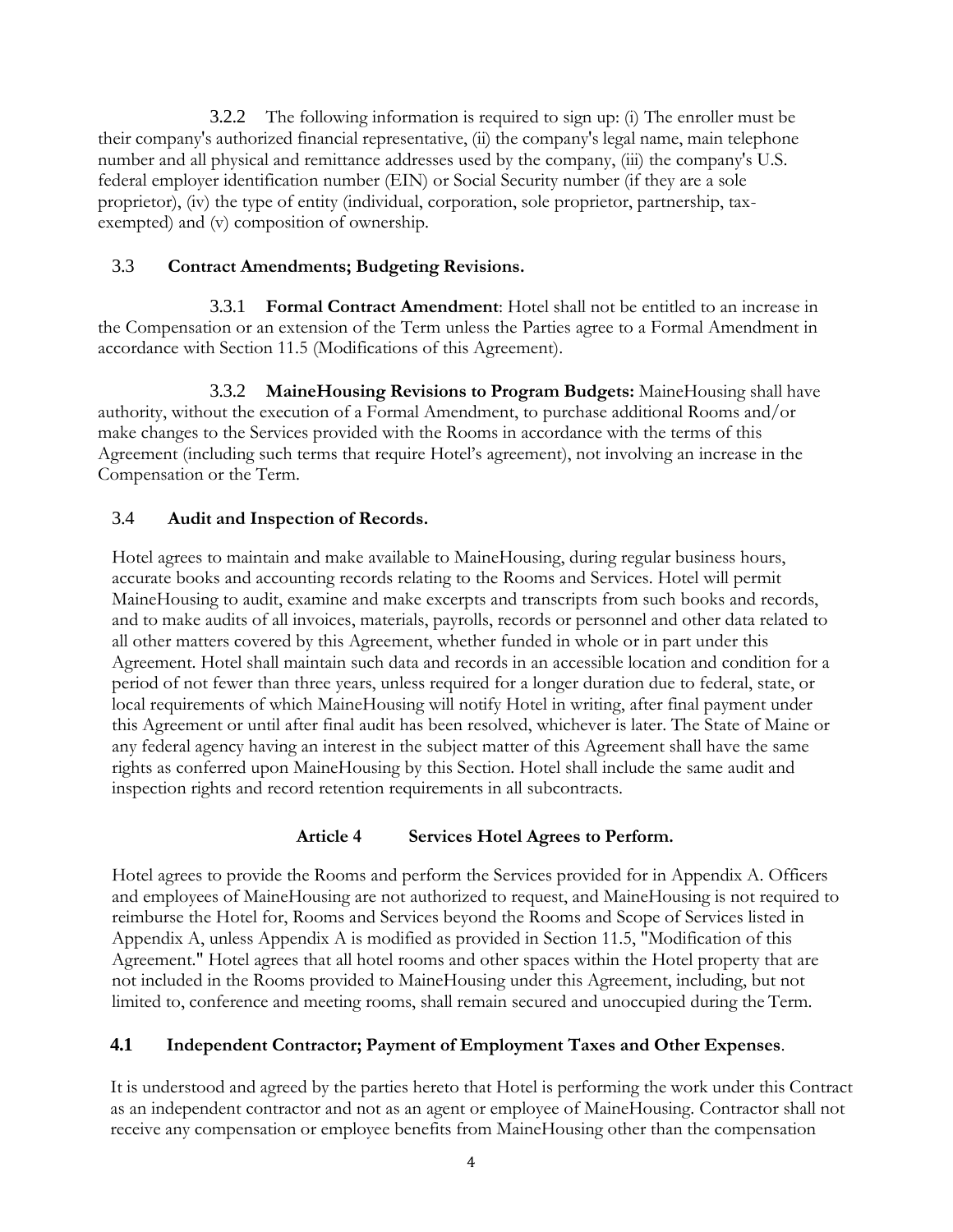described in Section 3.3 hereof.

### **4.2 Assignment.**

The Rooms and Services to be provided and performed by Hotel are personal in character and neither this Agreement nor any duties or obligations hereunder may be assigned or delegated by Hotel unless first approved by MaineHousing by written instrument executed and approved in the same manner as this Agreement. Any purported assignment made in violation of this provision shall be null and void.

### **4.3 Warranty.**

Contractor warrants to MaineHousing that the Services will be performed with the degree of skill and care that is required by current, good and sound professional procedures and practices, and in conformance with generally accepted professional standards prevailing at the time the Services are performed so as to ensure that all Services performed are correct and appropriate for the purposes contemplated in this Agreement.

### **Article 5 Insurance and Indemnity**

### **5.1 Insurance.**

**5.1.1 Required Coverages.** Without limiting any other obligation or liability under this Agreement, the Hotel, at its sole cost and expense, shall secure and keep in force during the entire term of the Agreement or longer, as may be specified below, the following minimum insurance coverage, limits and endorsements. MaineHousing reserves the right to modify these requirements, including limits, based on the nature of the risk, prior experience, insurer, coverage, or other special circumstances. If the contractor maintains broader coverage and/or higher limits than the minimums shown below, MaineHousing requires and shall be entitled to the broader coverage and/or the higher limits maintained by Hotel. Any available insurance proceeds in excess of the specified minimum limits of insurance and coverage shall be available to MaineHousing.

Hotel shall during the term of this Agreement, without in any way limiting Hotel's liability pursuant to the "Indemnification" Section of this Agreement, maintain in force insurance coverage in amounts and coverages in accordance with **Appendix D,** "MaineHousing Minimum Insurance Requirements," attached hereto and made a part hereof.

### **5.2 Indemnification.**

5.2.1 Hotel shall indemnify and hold harmless MaineHousing and its officers, agents, Commissioners and employees from, and, if requested, shall immediately defend them from and against, any and all claims, demands, losses, damages, costs, expenses, and liability or potential liability (legal, contractual, or otherwise) arising directly or indirectly in any way from Hotel's performance of this Agreement, including, but not limited to, the accuracy of the information Hotel provided in the Price Quote Request Form submitted pursuant to the RFP, except to the extent that such indemnity is void or otherwise unenforceable under applicable law, and except to the extent such loss, damage, injury, liability or claim was caused by the negligence or willful misconduct of MaineHousing in which case damages shall be apportioned. For clarity, Hotel's general indemnity obligation does not extend to COVID-19 personal injuries and/or property damage, except to the extent caused by Hotel. Hotel's foregoing indemnity and hold harmless obligations shall include,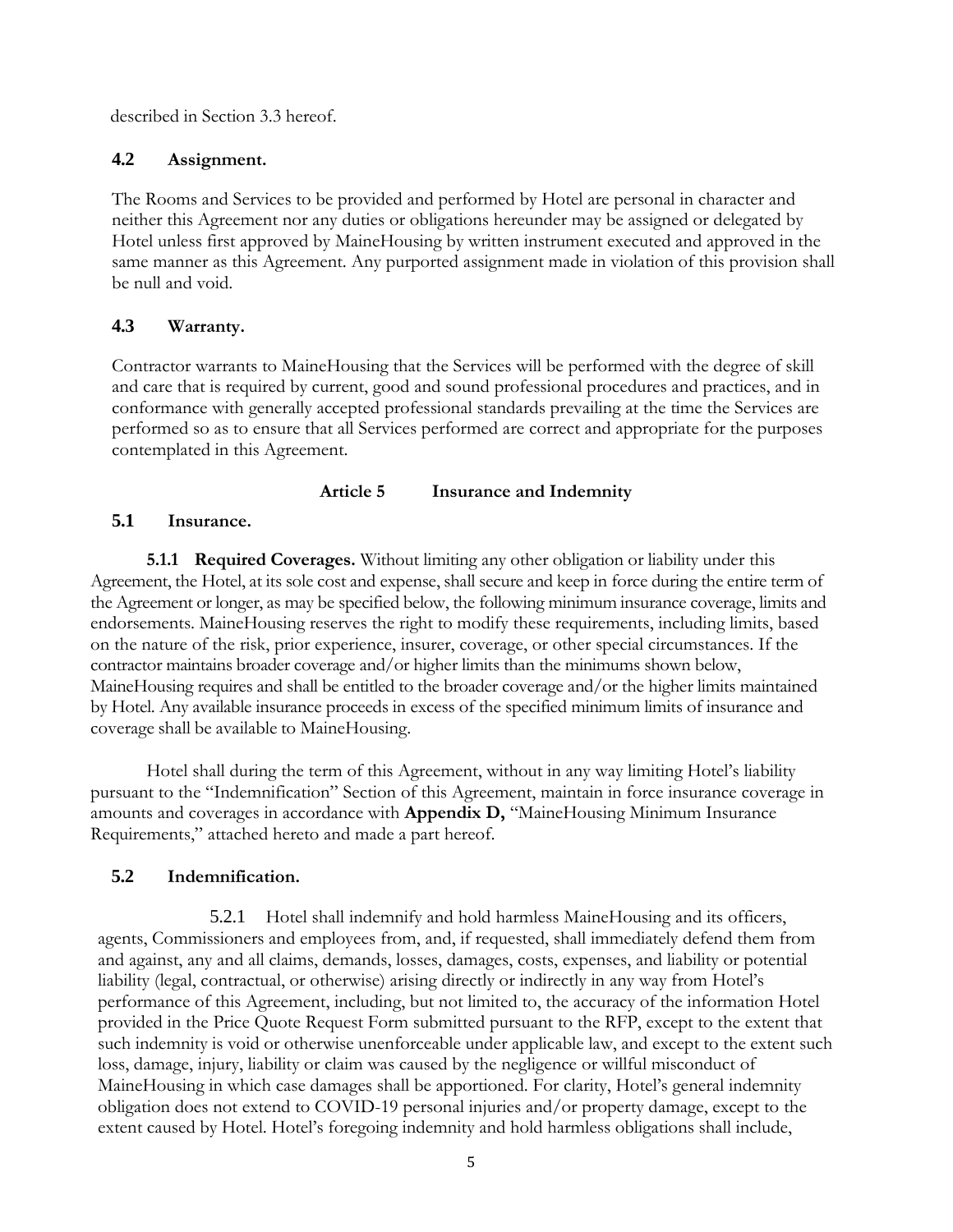without limitation, reasonable fees of attorneys, consultants and experts and related costs and MaineHousing's costs of investigating any claims against MaineHousing.

5.2.2 In addition to Hotel's obligation to indemnify MaineHousing, Hotel specifically acknowledges and agrees that it has an immediate and independent obligation to defend MaineHousing from any claims, lawsuits, and/or demands of any kind which actually or potentially falls within this indemnification provision, even if the claims, lawsuits, and/or demands of any kind are or may be groundless, false or fraudulent, which obligation arises at the time such claim is tendered to Hotel by MaineHousing and continues at all times thereafter.

5.2.3 Hotel shall indemnify and hold MaineHousing harmless from all loss and liability, including attorneys' fees, court costs and all other litigation expenses for any infringement of the patent rights, copyright, trade secret, or any other proprietary right or trademark, and all other intellectual property claims, lawsuits, and/or demands of any kind of any person or persons arising directly or indirectly from the receipt by MaineHousing, or any of its officers or agents, of Hotel's Rooms and Services.

**Article 6 Liability of the Parties**

### **6.1 Liability of MaineHousing.**

MAINEHOUSING'S PAYMENT OBLIGATIONS AND LIABILITY UNDER THIS AGREEMENT SHALL BE LIMITED TO THE PAYMENT OF THE COMPENSATION PROVIDED FOR IN SECTION 3.3.1, "PAYMENT," OF THIS AGREEMENT. NOTWITHSTANDING ANY OTHER PROVISION OF THIS AGREEMENT, IN NO EVENT SHALL MAINEHOUSING BE LIABLE, REGARDLESS OF WHETHER ANY CLAIM IS BASED ON CONTRACT OR TORT, FOR ANY SPECIAL, CONSEQUENTIAL, INDIRECT OR INCIDENTAL DAMAGES, INCLUDING, BUT NOT LIMITED TO, LOST PROFITS, ARISING OUT OF OR IN CONNECTION WITH THIS AGREEMENT OR THE ROOMS AND SERVICES PERFORMED IN CONNECTION WITH THIS AGREEMENT.

### **6.2 Liability of Hotel.**

NOTWITHSTANDING ANY OTHER PROVISION OF THIS AGREEMENT, IN NO EVENT SHALL HOTEL BE LIABLE, REGARDLESS OF WHETHER ANY CLAIM IS BASED ON CONTRACT OR TORT, FOR ANY SPECIAL, CONSEQUENTIAL, INDIRECT OR INCIDENTAL DAMAGES, INCLUDING, BUT NOT LIMITED TO, LOST PROFITS, ARISING OUT OF OR IN CONNECTION WITH THIS AGREEMENT OR THE SERVICES PERFORMED IN CONNECTION WITH THIS AGREEMENT.

### HOTEL'S LIABILITY LIMIT SET FORTH ABOVE SHALL NOT APPLY TO:

(1) DAMAGES CAUSED BY HOTEL'S GROSS NEGLIGENCE (FOR PURPOSES OF THIS SECTION, "GROSS NEGLIGENCE" SHALL MEAN A WANT OF EVEN SCANT CARE OR EXTREME DEPARTURE FROM THE ORDINARY STANDARD OF CONDUCT) OR WILLFUL MISCONDUCT;

(2) HOTEL'S OBLIGATION TO INDEMNIFY AND DEFEND MAINEHOUSING PURSUANT TO THE GENERAL INDEMNIFICATION AND INFRINGEMENT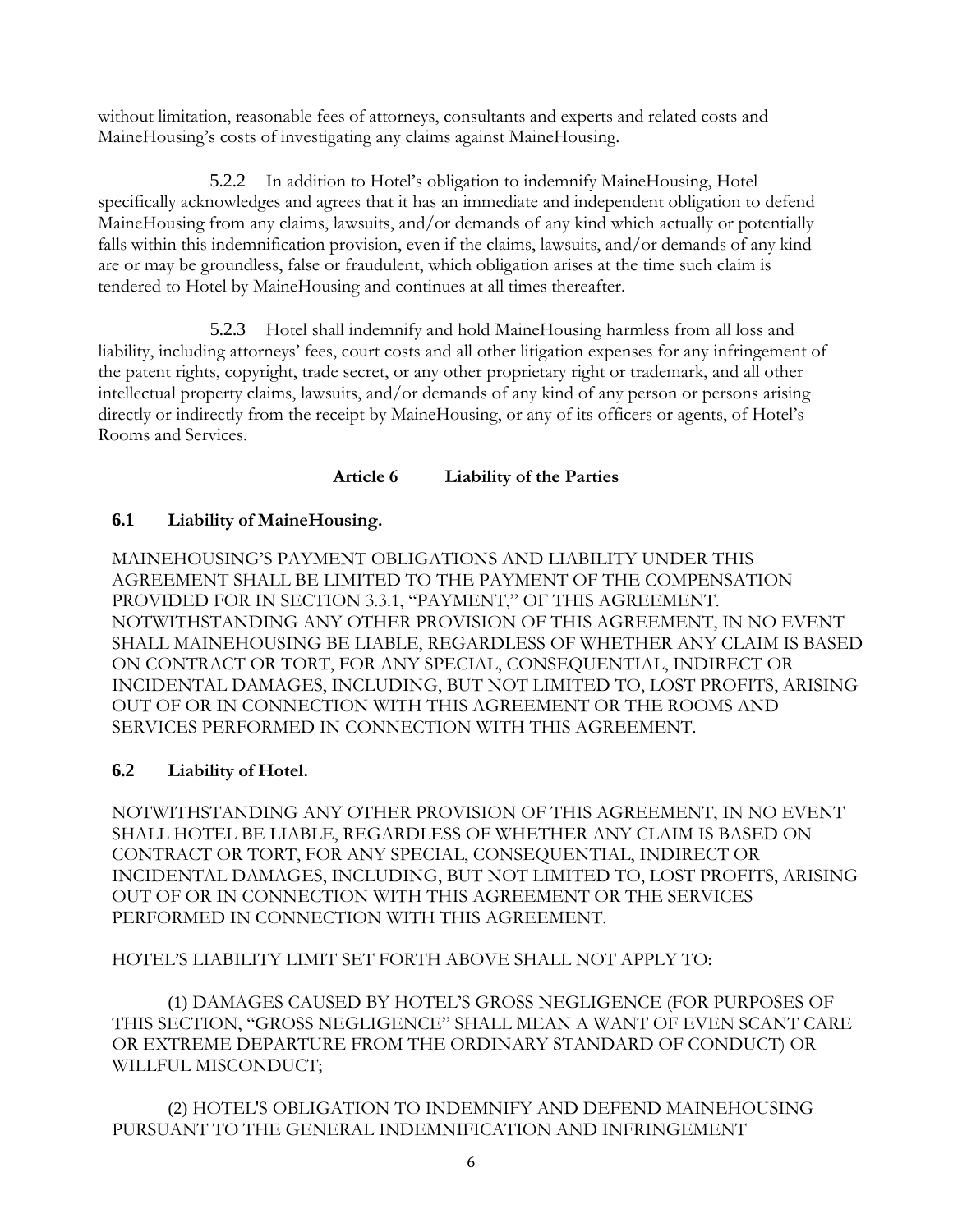#### INDEMNIFICATIONPROVISIONS HEREIN;

### (3) DAMAGES THAT ARISE FROM THE UNAUTHORIZED USE OR DISCLOSURE OR FAILURE TO MAINTAIN CONFIDENTIALITY OF MAINEHOUSING'S INFORMATION IN THE POSSESSION OR CONTROL OF HOTEL (DATA BREACH), INCLUDING ALL OF MAINEHOUSING'S RELATED COSTS OF INVESTIGATION AND NOTIFICATION, AND STATUTORY FINESAND PENALTIES;

#### (4) WRONGFUL DEATH CAUSED BY HOTEL; AND

(5) CLAIMS COVERED BY THE INSURANCE.

**Article 7 (Reserved)**

**Article 8 Termination and Default**

#### **8.1 Expiration of Local Emergency / Termination for Convenience**

8.1.1 This Agreement shall expire of its own accord on the Expiration Date set forth in Section 2.1. In addition, MaineHousing shall have the option, in its sole discretion, to terminate this Agreement, at any time during the term hereof, for convenience. MaineHousing shall also have the option, in its sole discretion and without penalty of any kind, to terminate this Agreement upon a determination by MaineHousing that Hotel is unable to continue to provide the Rooms and Services described in Appendix A or otherwise in this Agreement. In any case, MaineHousing shall provide written notice that specifies the date on which termination shall become effective.

8.1.2 Upon receipt of the notice of termination, Hotel shall commence and perform, with diligence, all actions necessary on the part of Hotel to effect the termination of this Agreement on the date specified by MaineHousing and to minimize the liability of Hotel and MaineHousing to third parties as a result of termination. All such actions of Hotel shall be subject to the prior approval of MaineHousing. Within 30 days after the specified termination date, Hotel shall submit to MaineHousing an invoice. MaineHousing's payment obligation under this Section shall survive termination of this Agreement.

#### **8.2 Termination for Default; Remedies.**

8.2.1 MaineHousing may terminate this Agreement for Hotel's default in the event that Hotel fails or refuses to perform or observe any other term, covenant or condition contained in this Agreement, including any obligation imposed by ordinance or statute and incorporated by reference herein, and such default is not cured within seven (7) calendar days after written notice thereof from MaineHousing to Hotel ("Event of Default").

8.2.2 On and after any Event of Default, MaineHousing shall have the right to exercise its legal and equitable remedies, including, without limitation, the right to terminate this Agreement or to seek specific performance of all or any part of this Agreement. In addition, where applicable, MaineHousing shall have the right (but no obligation) to cure (or cause to be cured) on behalf of Hotel any Event of Default; Hotel shall pay to MaineHousing on demand all costs and expenses incurred by MaineHousing in effecting such cure, with interest thereon from the date of incurrence at the maximum rate then permitted by law. MaineHousing shall have the right to offset from any amounts due to Hotel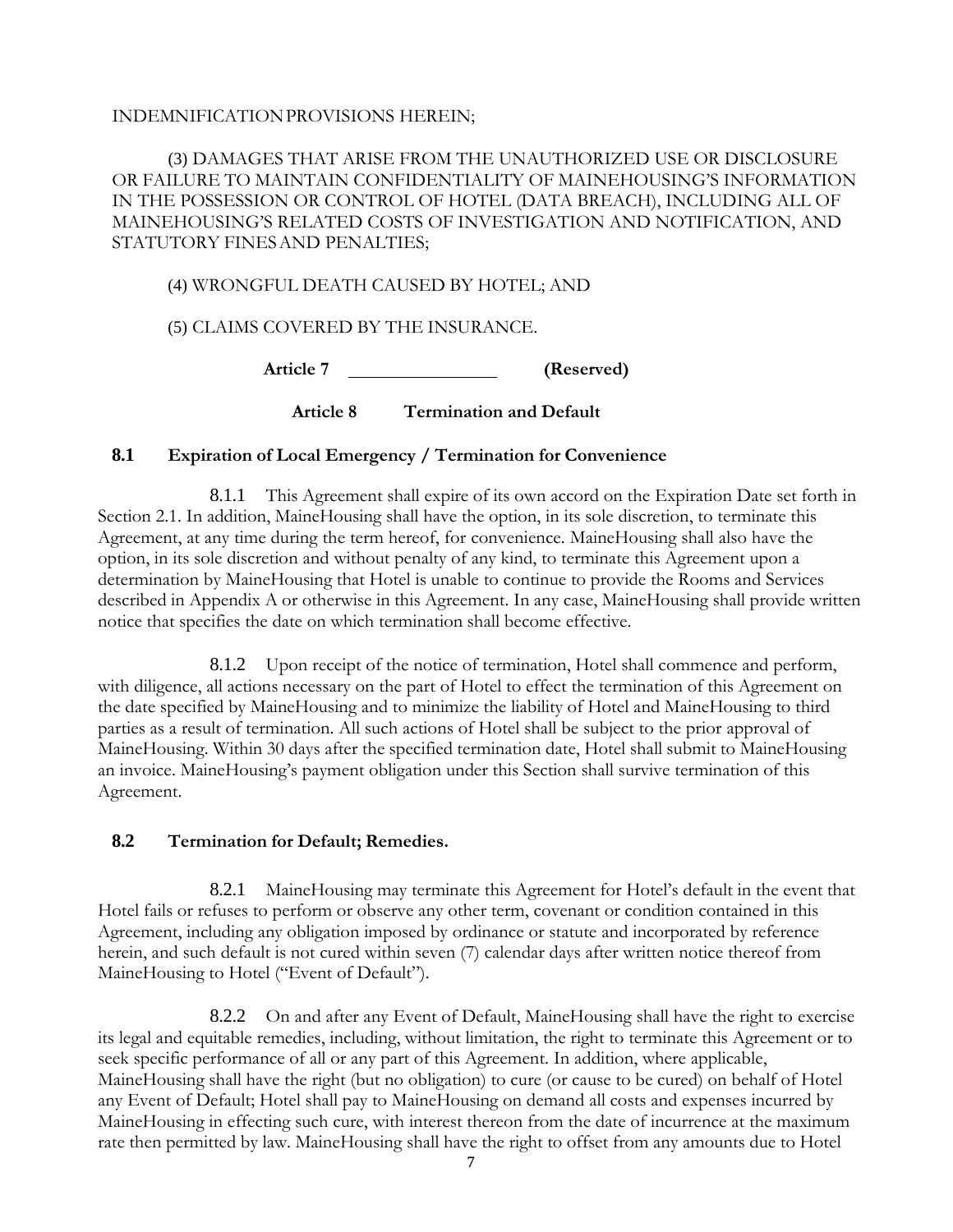under this Agreement or any other agreement between MaineHousing and Hotel: (i) all damages, losses, costs or expenses incurred by MaineHousing as a result of an Event of Default; and (ii) any liquidated damages levied upon Hotel pursuant to the terms of this Agreement; and (iii), any damages imposed by any ordinance or statute that is incorporated into this Agreement by reference, or into any other agreement with MaineHousing.

### **8.3 Non-Waiver of Rights.**

The omission by either Party at any time to enforce any default or right reserved to it, or to require performance of any of the terms, covenants, or provisions hereof by the other Party at the time designated, shall not be a waiver of any such default or right to which the Party is entitled, nor shall it in any way affect the right of the party to enforce such provisions thereafter.

### **8.4 Rights and Duties upon Termination or Expiration.**

| Article 3 | <b>Financial Provisions</b> |  | 11.9       | Agreement Made in Maine; Venue |
|-----------|-----------------------------|--|------------|--------------------------------|
| Article 5 | Insurance and Indemnity     |  | 11.10      | Construction                   |
| 6.1       | Liability of MaineHousing   |  | 11.11      | Entire Agreement               |
| 6.3       | Liability of Hotel          |  | 11.13      | Severability                   |
| Article 8 | Termination and Default     |  | Article 13 | Data and Security              |

8.4.1 This Section and the following Sections of this Agreement listed below, shall survive termination or expiration of this Agreement:

8.4.2 Subject to the survival of the Sections identified in Section 8.4.1, above, if this Agreement is terminated prior to expiration of the term specified in Article 2, this Agreement shall be of no further force or effect.

### **Article 10 Additional Requirements Incorporated by Reference**

### **10.1 Contract Work Hours and Safety Standards Act.**

Any contract for the employment of a laborer or mechanic employed by any contractor or subcontractor shall comply with the provisions of the Contract Work Hours and Safety Standards Act, (40 U.S.C. §3701-3708). Wages of such employees shall be computed on the basis of a standard workweek of 40 hours and any work in excess of the standard workweek must have wages computed at a rate of not less than one and one-half times the basic rate of pay.

### **10.2 Conflict of Interest.**

If Hotel, or any principal, affiliate or employee of Hotel, has business ties, familial relationships, or other close personal relationships with a current MaineHousing employee or commissioner or anyone who was a MaineHousing employee or commissioner within the past year, Hotel will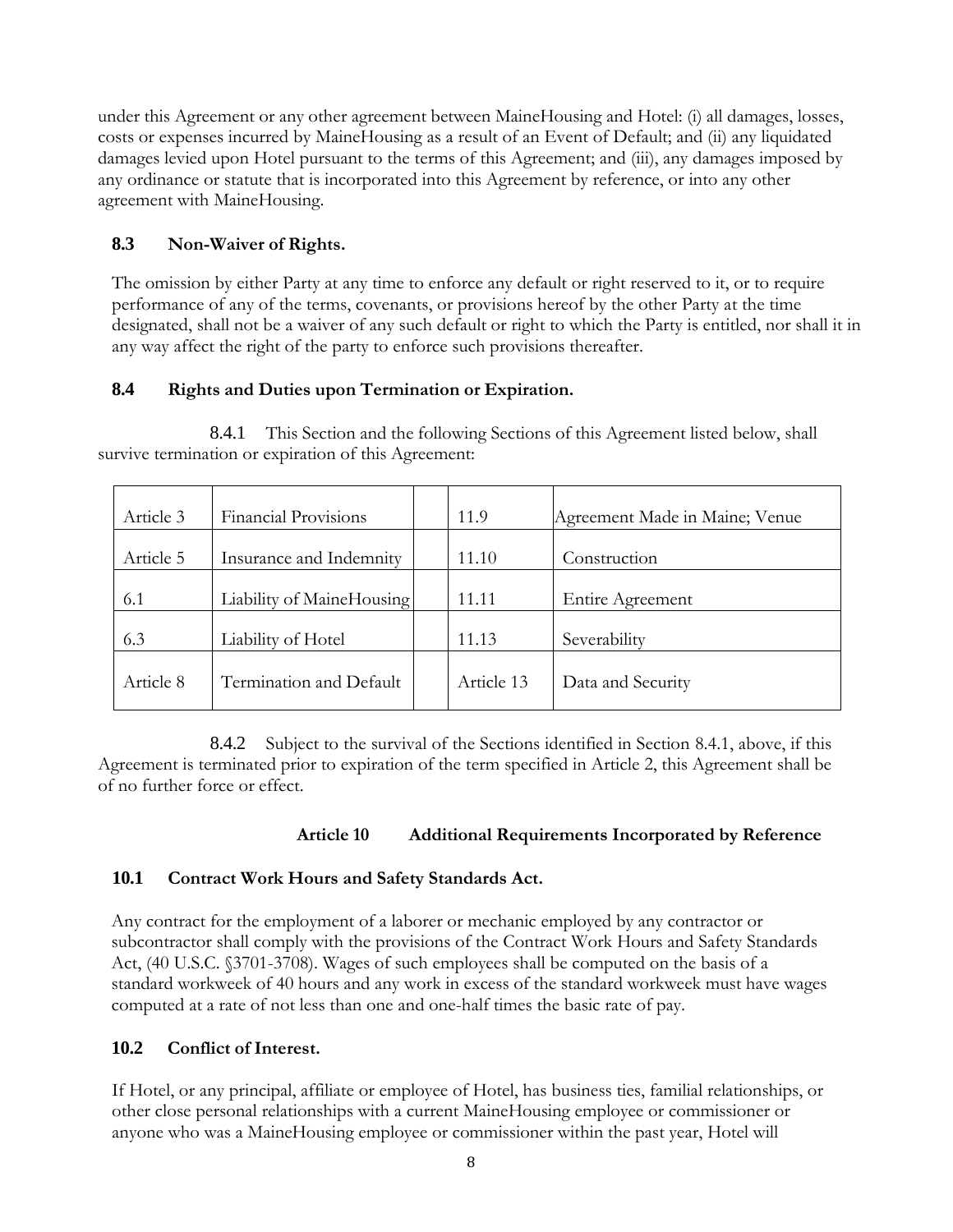disclose said relationship. Hotel will inform MaineHousing immediately of any change in circumstances which may result in a conflict of interest and will take all actions necessary to ameliorate potential or perceived conflicts of interest.

### **10.3 Prohibition on Use of Public Funds for Political Activity.**

See **Appendix F**, "Certification Regarding Lobbying," attached hereto and made a part hereof

#### **10.4 Nondiscrimination Requirements.**

During the term of this Contract, including any extension term, Contractor shall not discriminate in any manner against any person because of race, color, religion, sex, sexual orientation, national origin, ancestry, age, physical or mental disability, or familial or marital status. Such prohibition against discrimination shall include, without limitation, all actions relating to employment, upgrading, demotion, transfer, recruitment or recruitment advertising, layoffs or termination, rates of pay or other forms of compensation and selection for training.

#### **Article 11 General Provisions**

#### **11.1 Notices to the Parties.**

Any notice required or permitted under this Contract shall be in writing and shall be deemed to have been sufficiently given when sent to the respective parties at the addresses set forth below, or to such other address as MaineHousing or Contractor may designate in writing by notice to the other as provided herein, (i) by e-mail, in which case it is deemed received when sent, or (ii) by overnight United States mail or overnight commercial courier or delivery service, in which case it is deemed received the following business day.:

#### To MAINEHOUSING

|           | MaineHousing                                                |
|-----------|-------------------------------------------------------------|
|           | ATTN: Lauren Bustard                                        |
|           | Senior Director of Programs                                 |
|           | email: $l$ bustard $@$ mainehousing.org                     |
|           | Current: 353 Water Street, Augusta, ME 04330                |
|           | Effective Sept. 1, 2020: 26 Edison Drive, Augusta, ME 04330 |
| To HOTEL: | <b>VENDOR NAME</b>                                          |

#### VENDOR ADDRESS

Either Party may change the address to which notice is to be sent by giving written notice thereof to the other Party. If email notification is used, the sender must specify a receipt notice.

#### **11.2 Compliance with Americans with Disabilities Act.**

Hotel shall provide the Services in a manner that complies with the Americans with Disabilities Act (ADA), including but not limited to Title II's program access requirements, and all other applicable federal, state and local disability rights legislation.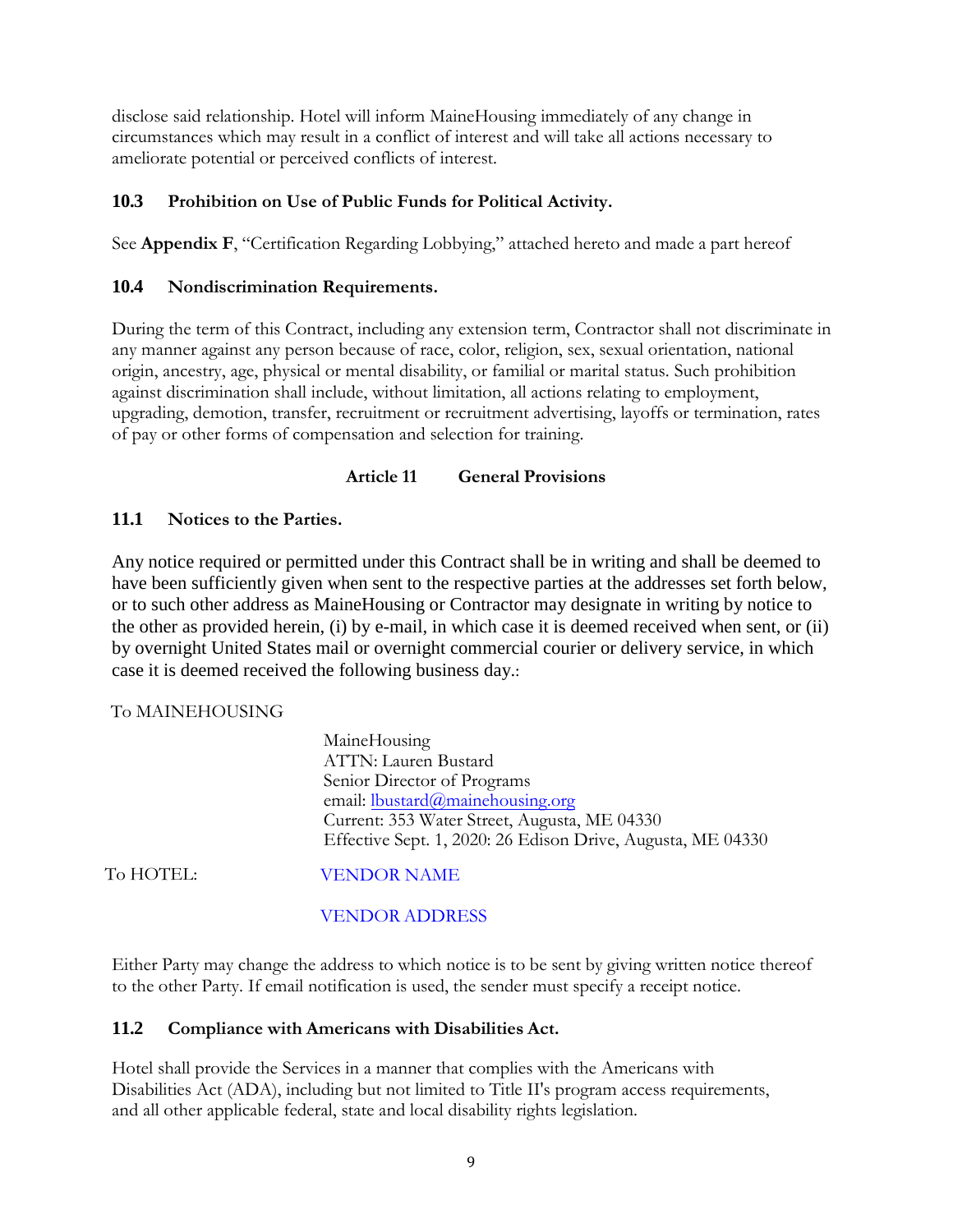### **11.3 Incorporation of Recitals.**

The matters recited above are hereby incorporated into and made part of this Agreement.

### **11.4 Public Records.**

Hotel acknowledges that this Agreement and all records related to its formation, Hotel's performance of Services, and MaineHousing's payment are subject to the Maine Freedom of Access Act, (1 MRS §400 et. seq.), Such records are subject to public inspection and copying unless exempt from disclosure under federal or state law.

### **11.5 Modification of this Agreement.**

This Agreement may not be modified, nor may compliance with any of its terms be waived, except as noted in Section 11.1, "Notices to Parties," regarding change in personnel or place, and except by written instrument executed and approved in the same manner as this Agreement.

### **11.6 Dispute Resolution Procedure.**

The Parties will attempt in good faith to resolve any dispute or controversy arising out of or relating to the performance of services under this Agreement. If the Parties are unable to resolve the dispute, disputes may be resolved by a mutually agreed-upon alternative dispute resolution process. If the parties do not mutually agree to an alternative dispute resolution process or such efforts do not resolve the dispute, then either Party may pursue any remedy available under Maine law. The status of any dispute or controversy notwithstanding, Hotel shall proceed diligently with the performance of its obligations under this Agreement in accordance with the Agreement and the written directions of MaineHousing. Neither Party will be entitled to legal fees or costs for matters resolved under this section.

### **11.7 Agreement Made in Maine; Venue.**

The formation, interpretation and performance of this Agreement shall be governed by the laws of the State of Maine. Venue for all litigation relative to the formation, interpretation and performance of this Agreement shall be in Kennebec County.

### **11.8 Construction.**

All paragraph captions are for reference only and shall not be considered in construing this Agreement.

### **11.9 Entire Agreement.**

This contract sets forth the entire Agreement between the Parties, and supersedes all other oral or written provisions. This Agreement may be modified only as provided in Section 11.5, "Modification of this Agreement."

### **11.10 Compliance with Laws.**

Hotel shall keep itself fully informed of the any applicable municipal charter, codes, ordinances and duly adopted rules and of all state, and federal laws in any manner affecting the performance of this Agreement, and must at all times comply with such local codes, ordinances, and regulations and all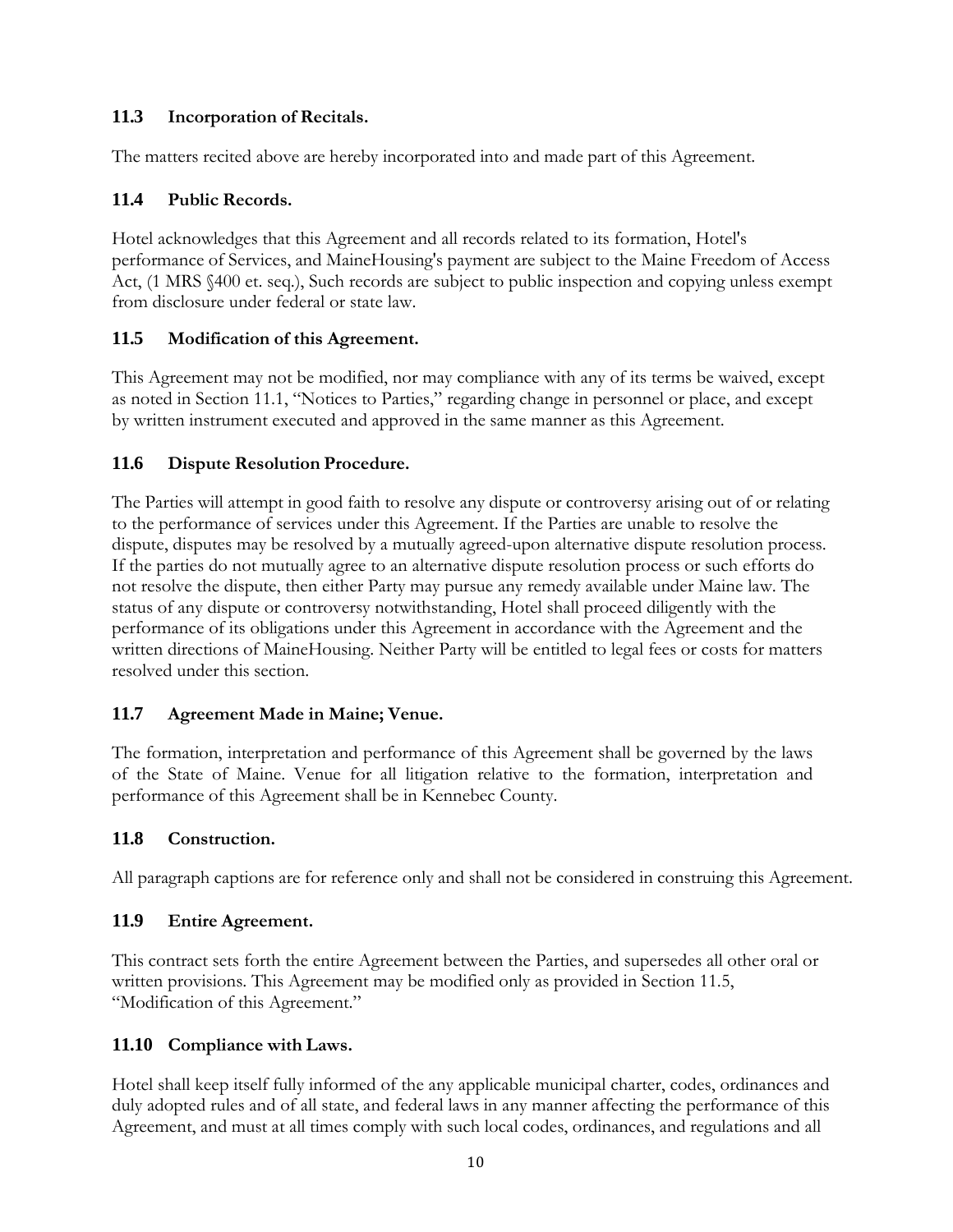applicable laws as they may be amended from time to time.

### **11.11 Severability.**

Should the application of any provision of this Agreement to any particular facts or circumstances be found by a court of competent jurisdiction to be invalid or unenforceable, then (a) the validity of other provisions of this Agreement shall not be affected or impaired thereby, and (b) such provision shall be enforced to the maximum extent possible so as to effect the intent of the parties and shall be reformed without further action by the parties to the extent necessary to make such provision valid and enforceable.

### **11.12 Cooperative Drafting.**

This Agreement has been drafted through a cooperative effort of MaineHousing and Hotel, and both Parties have had an opportunity to have the Agreement reviewed and revised by legal counsel. No Party shall be considered the drafter of this Agreement, and no presumption or rule that an ambiguity shall be construed against the Party drafting the clause shall apply to the interpretation or enforcement of this Agreement.

### **11.13 Order of Precedence.**

Hotel agrees to perform the services described below in accordance with the terms and conditions of this Agreement, implementing task orders, and the attached Appendices. If the Appendices to this Agreement include any standard printed terms from the Hotel, Hotel agrees that in the event of discrepancy, inconsistency, gap, ambiguity, or conflicting language between MaineHousing's terms and Hotel's printed terms attached, MaineHousing's terms shall take precedence.

### **11.14 Notification of Legal Requests.**

Hotel shall immediately notify MaineHousing upon receipt of any subpoenas, service of process, litigation holds, discovery requests and other legal requests ("Legal Requests") related to all data given to Hotel by MaineHousing in the performance of this Agreement ("MaineHousing Data" or "Data"), or which in any way might reasonably require access to MaineHousing's Data, and in no event later than 24 hours after it receives the request. Hotel shall not respond to Legal Requests related to MaineHousing without first notifying MaineHousing other than to notify the requestor that the information sought is potentially covered under a non-disclosure agreement.

#### **Article 12 Agency Specific Terms**

#### **12.1 Third Party Beneficiaries.**

No third parties are intended by the parties hereto to be third party beneficiaries under this Agreement, and no action to enforce the terms of this Agreement may be brought against either party by any person who is not a party hereto.

#### **12.2 Federal and State Financial Participation**

12.2.1 Hotel acknowledges that some or all of the items, products, or services that Hotel furnishes to MaineHousing under this Agreement may be included, directly or indirectly, in whole or in part, in claims submitted by MaineHousing to federal or state disaster claims or health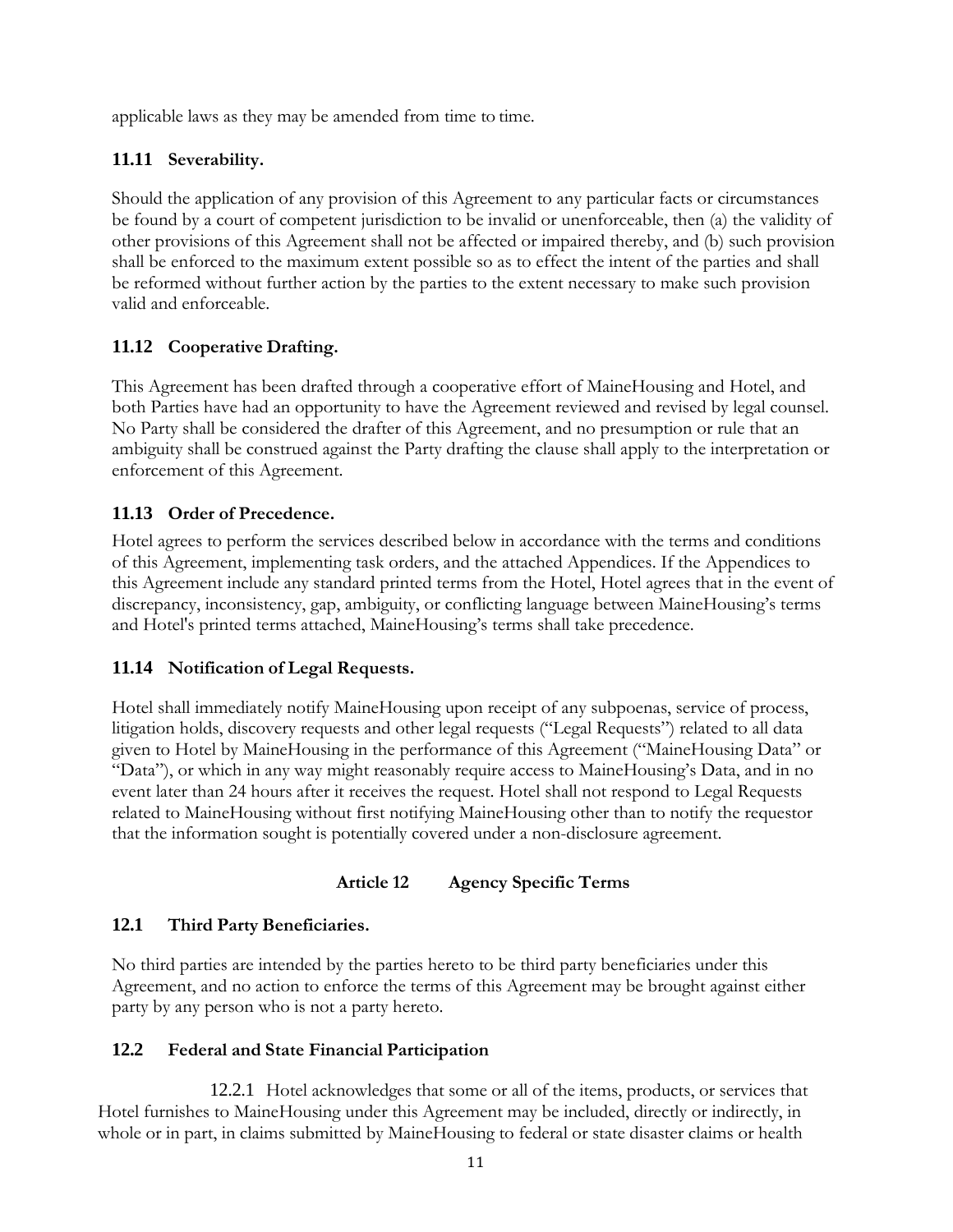care programs. By executing this Agreement Hotel certifies that it is not currently, and shall not during the term of this Agreement become, excluded, directed to be excluded, suspended, ineligible or otherwise sanctioned from participation in any federal or state assistance programs. Hotel shall notify MaineHousing, as provided in Section 11.1, within thirty (30) days of any such exclusion, suspension, ineligibility, or other sanction. This is a material term of this Agreement. Further, see **Appendix E**, "Certification Regarding Debarment, Suspension, Ineligibility and Voluntary Exclusion," attached hereto and made a part hereof.

12.2.2 Hotel agrees to indemnify and hold harmless MaineHousing and MaineHousing's officers, Commissioners, employees, agents, successors and permitted assigns from and against any and all (including but not limited to federal, state, or third party) civil monetary penalties, assessments, repayment obligations, losses, damages, settlement agreements and expenses (including reasonable attorneys' fees) arising from the exclusion, suspension, ineligibility, or other sanction of Hotel and/or Hotel's workforce (including those who oversee Hotel's workforce, supervisors and governing body members) from participation in any federal or state assistance program.

#### **Article 13 Data and Security**

#### **13.1 Nondisclosure of Private, Proprietary or Confidential Information.**

13.1.1 **Protection of Personally Identifiable Information.** Hotel shall safeguard and protect from disclosure at all times, and shall cause its employees, officers, agents, contractors, subcontractors and other representatives to safeguard and protect from disclosure at all times, all information about potential guests that could be used to determine or trace the identify of such persons ("Personally Identifiable Information"). Hotel shall, without limitation, take the following steps to safeguard and protect Personally Identifiable Information from disclosure:

13.1.1.1. Put measures in place to prevent the loss, theft, misappropriation or inadvertent disclosure of Personally Identifiable Information, such as removing documents that contain Personally Identifiable Information from printers or fax machines, not leaving paperwork containing Personally Identifiable Information on desks or other work areas unattended, not leaving computers or other electronic devices displaying Personally Identifiable Information unattended, logging off computers or other electronic devices displaying Personally Identifiable Information when unattended, controlling access to electronic files containing Personally Identifiable Information through the use of a password, placing paperwork containing Personally Identifiable Information in a locked file at the end of the business day, and shredding documents containing Personally Identifiable Information that are no longer needed (unless required to be retained pursuant to this Contract).

13.1.1.2. Encrypt all Personally Identifiable Information contained on computers, laptops, and other electronic devices and media used, in whole or in part, in the operation or administration of the Program, whether such Personally Identifiable Information is contained in spreadsheets, e-mails, attachments, or otherwise.

13.1.1.3. Send e-mail or e-mail attachments containing Personally Identifiable Information only if encrypted or only through a secure e-mail server.

13.1.1.4. Make employees, officers, agents, contractors, subcontractors and other representatives of Administrator who operate or administer the Program aware that the responsibility to safeguard and protect Personally Identifiable Information applies at all times, whether or not they are at a work location during normal business hours.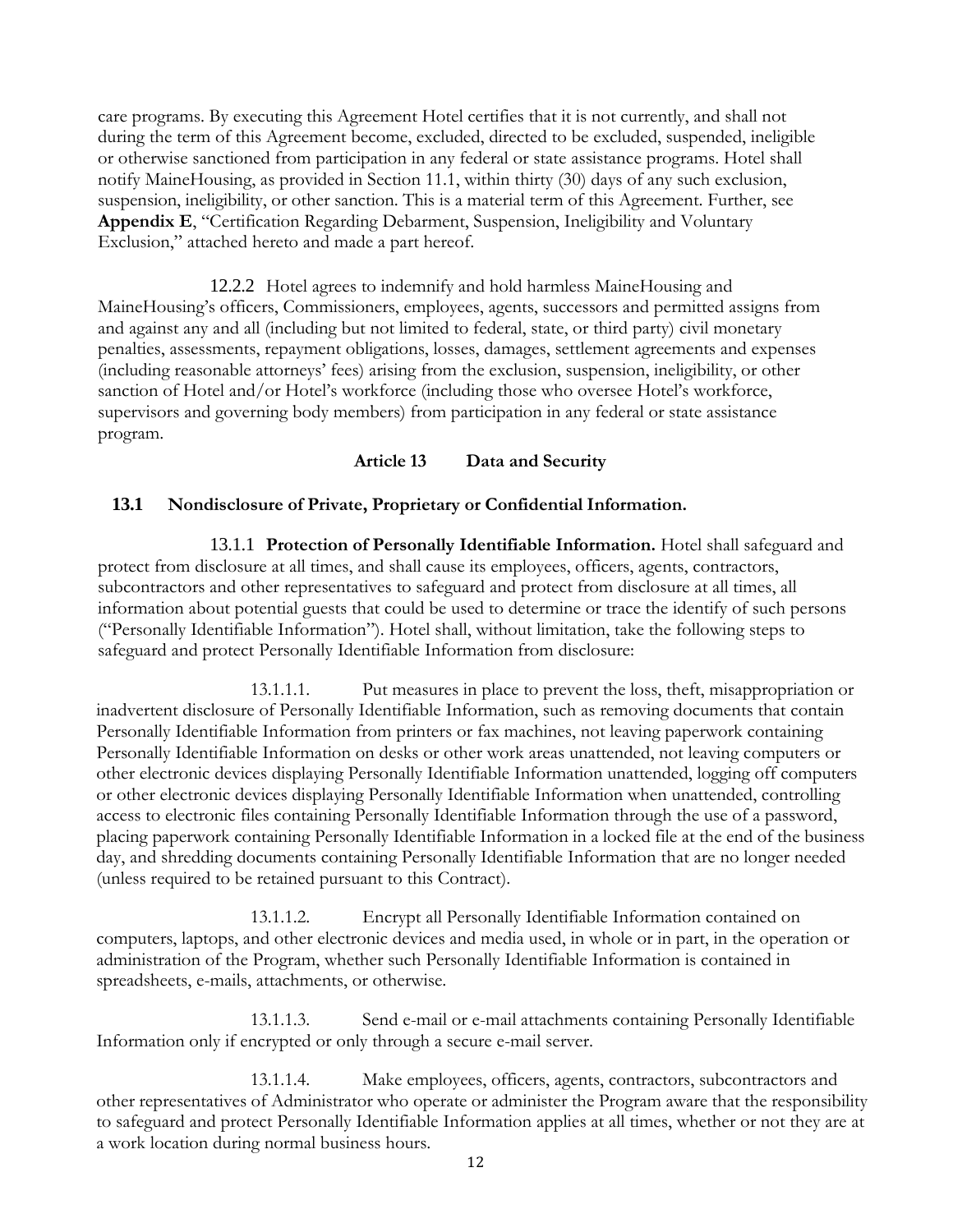13.1.1.5. Limit disclosure of Personally Identifiable Information only to those persons who have a direct need to know the Personally Identifiable Information in order to administer or operate any the Program and advise them to take steps to safeguard and protect Personally Identifiable Information from inadvertent disclosure and not to disclose any Personally Identifiable Information to other persons.

13.1.2 **Confidential Information.** In the performance of Services, Hotel may have access to MaineHousing's proprietary or Confidential Information, the disclosure of which to third parties may damage MaineHousing. Confidential Information shall be that information so designated in writing by MaineHousing. If MaineHousing discloses proprietary or Confidential Information to Hotel, such information must be held by Hotel in confidence and used only in performing the Agreement. Hotel shall exercise the same standard of care to protect such information as a reasonably prudent Hotel would use to protect its own proprietary or Confidential Information.

### **13.2 Protected Health Information.**

Hotel, all subcontractors, all agents and employees of Hotel and any subcontractor shall comply with all federal and state laws regarding the transmission, storage and protection of all private health information disclosed to Hotel by MaineHousing or DHHS in the performance of this Agreement. Hotel agrees that any failure of Hotel to comply with the requirements of federal and/or state and/or local privacy laws shall be a material breach of the Agreement. In the event that MaineHousing pays a regulatory fine, and/or is assessed civil penalties or damages through private rights of action, based on an impermissible use or disclosure of protected health information given to Hotel or its subcontractors or agents by MaineHousing, Hotel shall indemnify MaineHousing for the amount of such fine or penalties or damages, including costs of notification. In such an event, in addition to any other remedies available to it under equity or law, MaineHousing may terminate the Agreement.

The provisions of this Section 13 shall survive the expiration or earlier termination of this Contract.

IN WITNESS WHEREOF, the parties hereto have executed this Agreement on the day first mentioned above.

#### **MAINEHOUSING**

MAINE STATE HOUSING AUTHORITY, a public body corporate and politic and an instrumentality of the State of Maine

By:

Daniel Brennan **Director** 

**HOTEL**

**[company name]**

By:

**[name of authorized representative] [title] [optional: address] [optional: city, state, ZIP]**

**[Supplier ID]**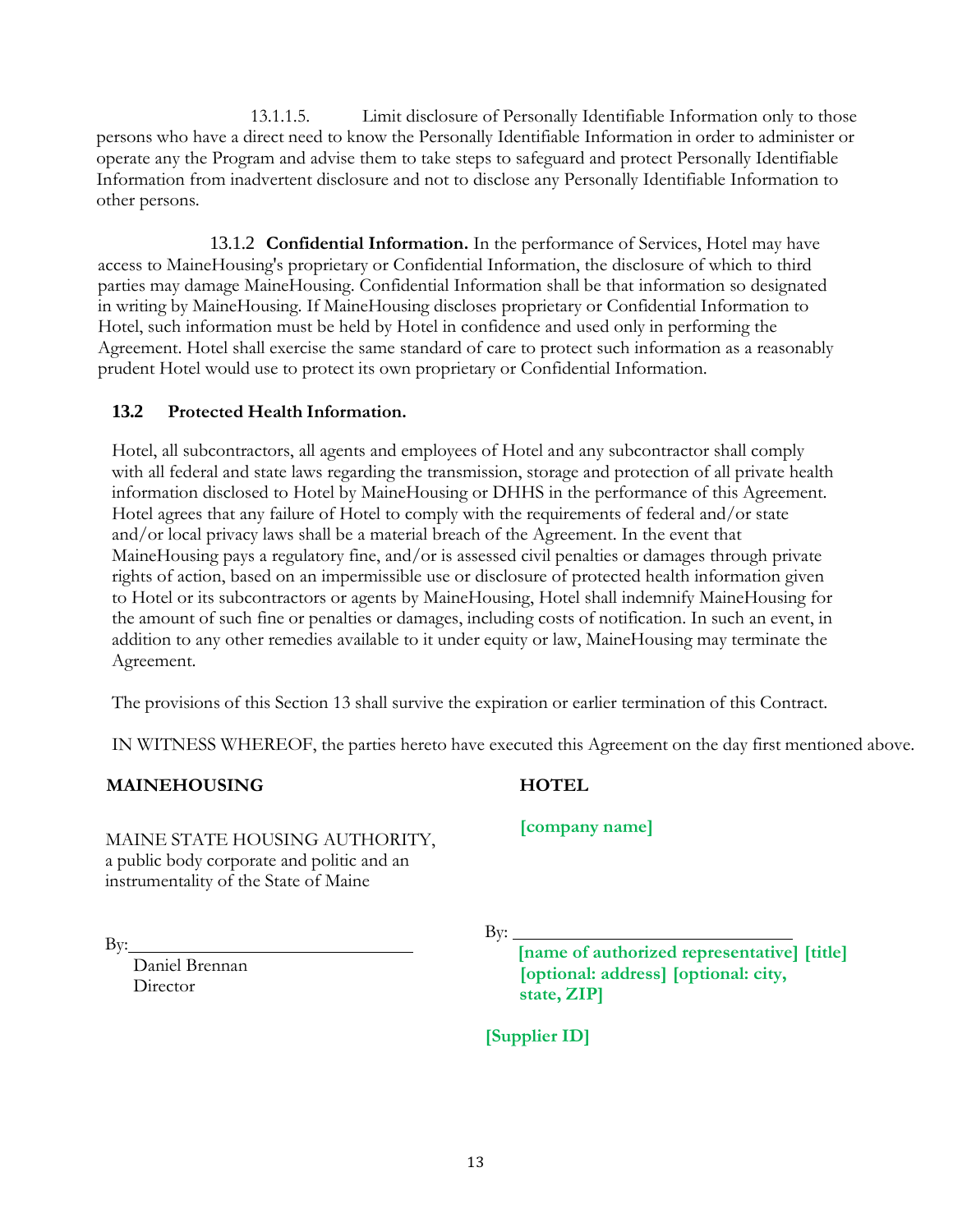## **Appendices**

- A. Rooms and Scope of Services
- B. Calculation of Charges
- C. Invoice
- D. Minimum Insurance Requirements
- E. Certification Regarding Debarment & Suspension and Other Responsibility Matters
- F. Certification Regarding Lobbying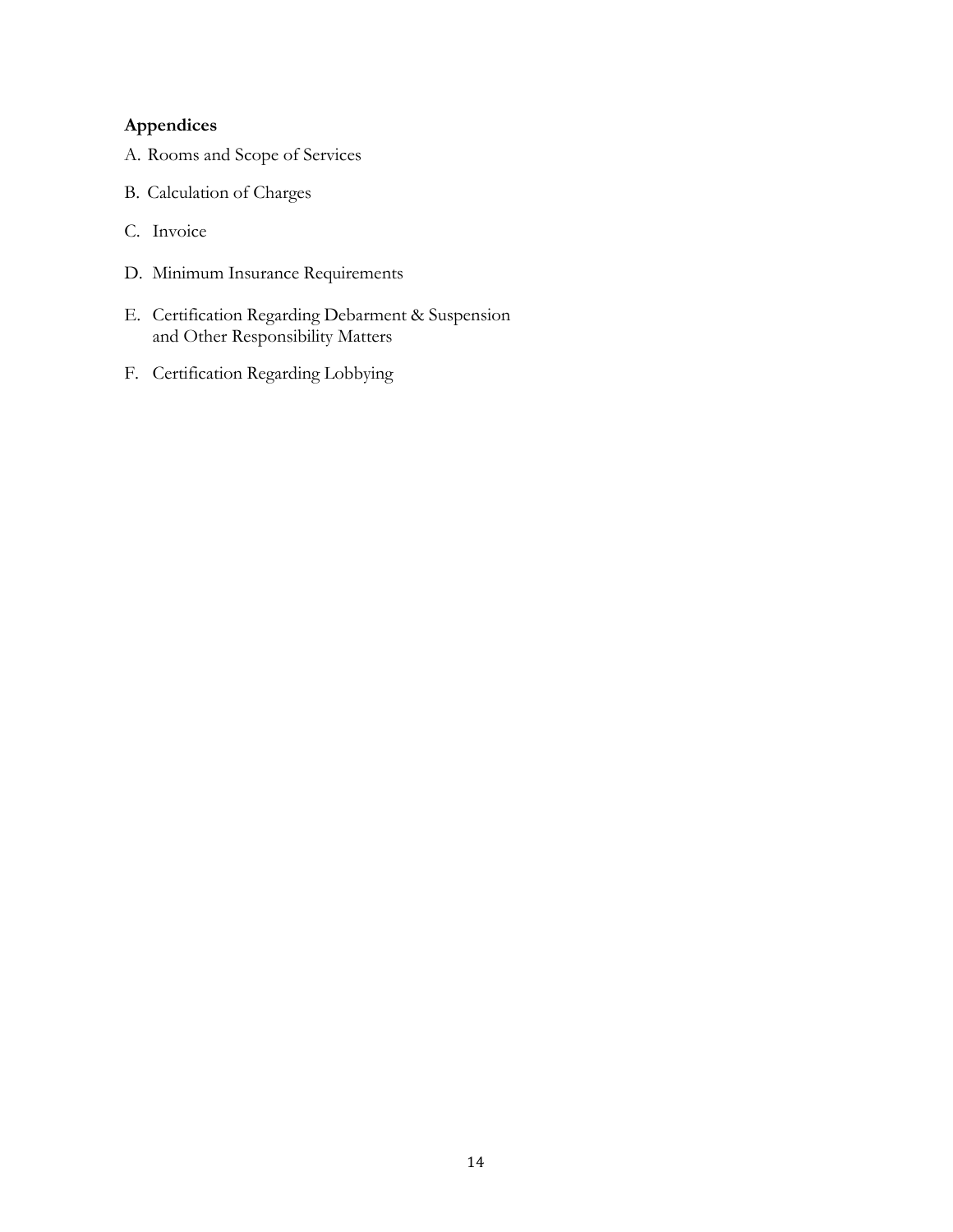### **Appendix A**

### **Rooms and Scope of Services**

**Potential terms to include:**

- **Initial block of rooms**
- **Procedure for adding blocks**
- **MaineHousing extension rights, if any**
- **Services to be provided by Hotel**
- **Services to be provided by MaineHousing**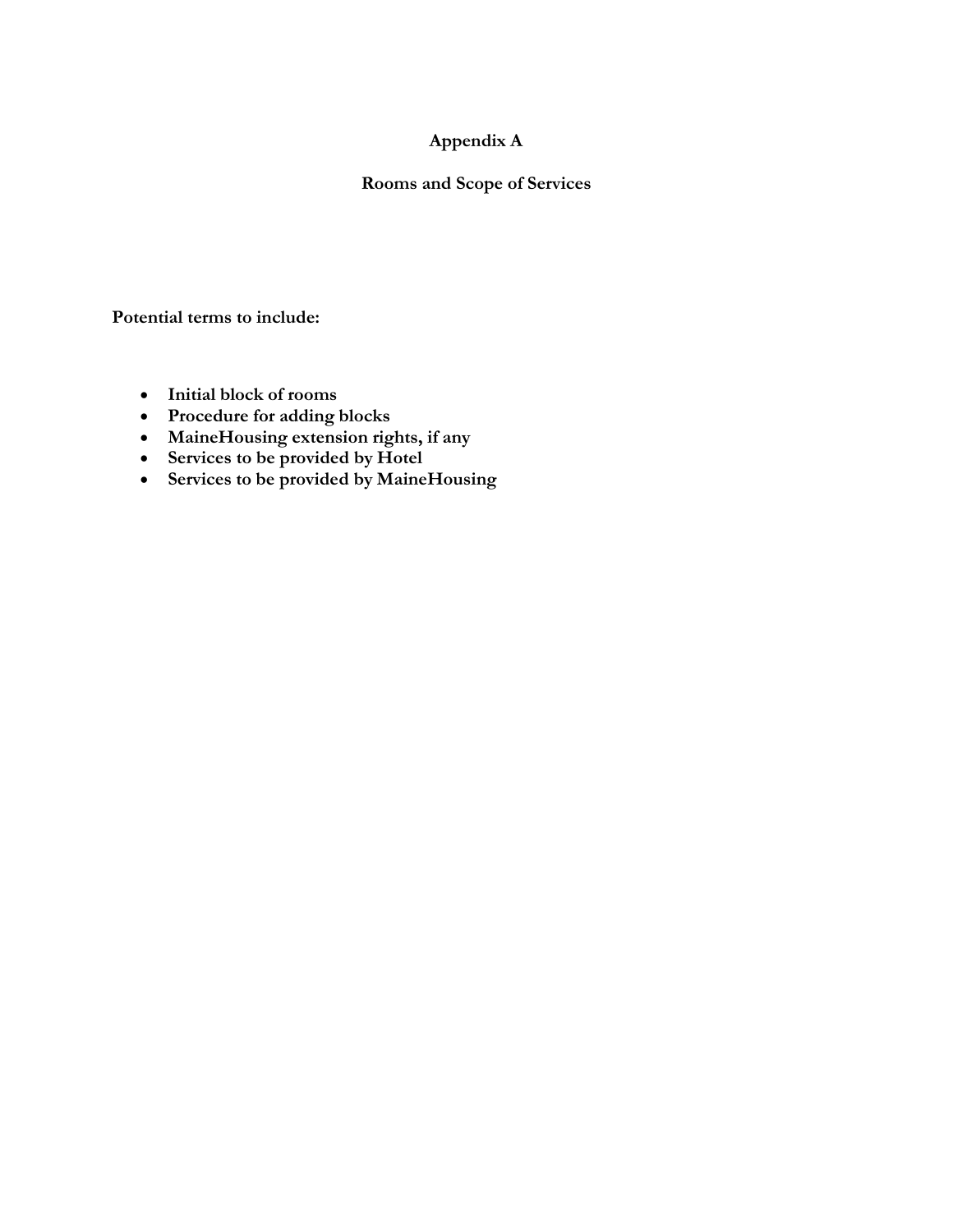### **Appendix B**

### **Calculation of Charges**

### **[To be revised after more information is available on pricing]**

### **1. Method of Payment**

Hotel shall submit monthly invoices by the fifteenth (15th) working day of each month, in the format attached in **Appendix C** attached hereto and made a part hereof, based upon the number of Rooms and Services provided in the immediately preceding month. All deliverables associated with the Rooms and Services listed in Section 2 of Appendix A, times the unit rate as shown in the Program Budgets listed in Section 2 of Appendix B shall be reported on the invoice(s) each month

### **2. Program Budgets and Final Invoice**

A. Program Budgets are listed below and are attached hereto.

Appendix B-1 Calculation of Charges (Budget)

B. Hotel agrees to comply with its Program Budgets of Appendix B in the provision of Services. Changes to the budget that do not increase or reduce the maximum dollar obligation of MaineHousing are subject to MaineHousing approval. Hotel agrees to comply fully with that policy/procedure.

C. A final closing invoice, clearly marked "FINAL," shall be submitted no later than fortyfive (45) calendar days following the closing date of the Agreement, and shall include only those Services rendered during the referenced period of performance. If Services are not invoiced during this period, all unexpended funding set aside for this Agreement will revert to MaineHousing. MaineHousing's final reimbursement to the Hotel at the close of the Agreement period shall be adjusted to conform to actual units certified multiplied by the unit rates identified in the Program Budgets attached hereto, and shall not exceed the total amount authorized and certified for this Agreement.

**3.** No invoices for Services provided by law firms or attorneys, including, without limitation, as subcontractors of Hotel, will be paid unless the provider received advance written approval from MaineHousing Counsel.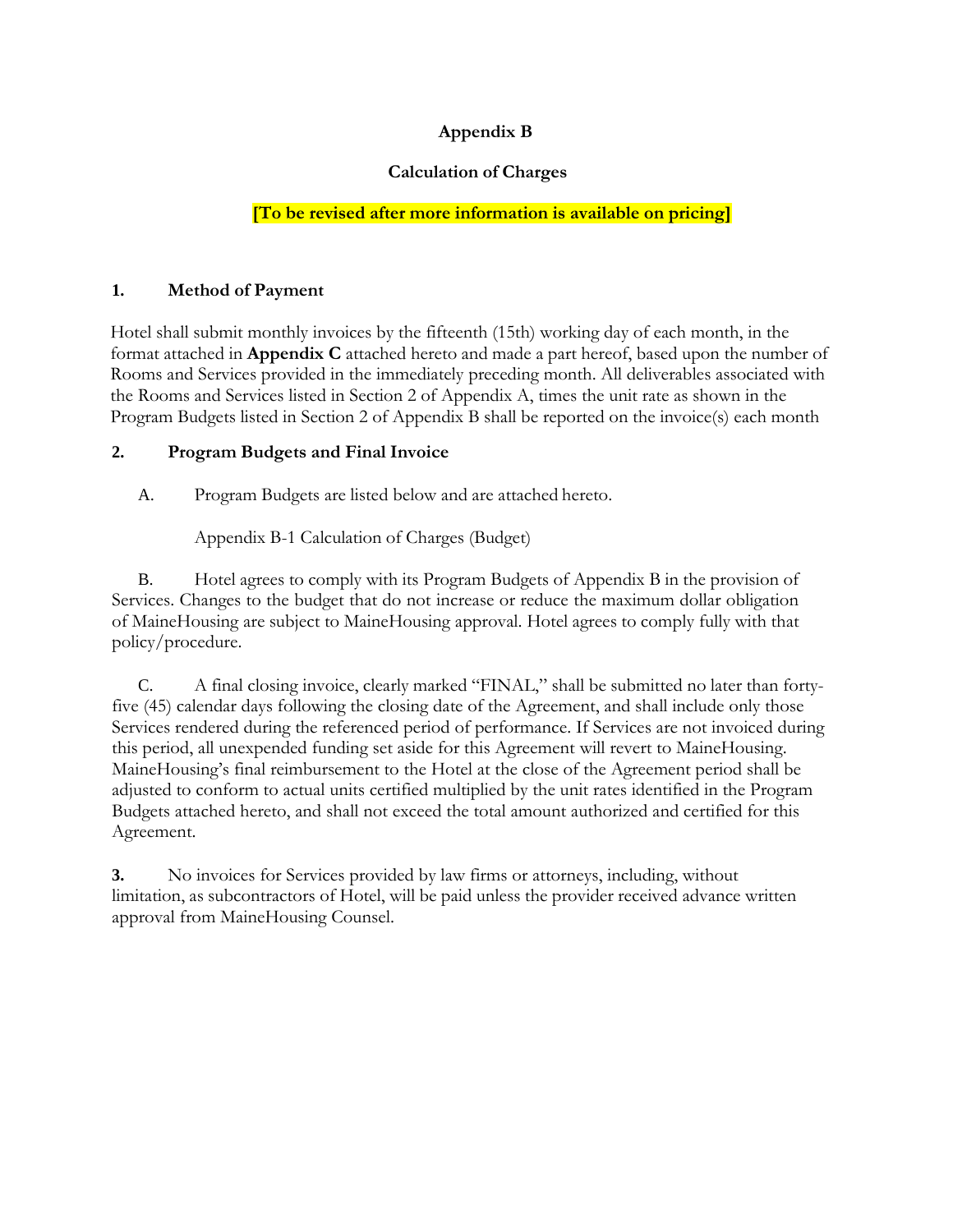**Appendix C**

**Invoice**

**Template**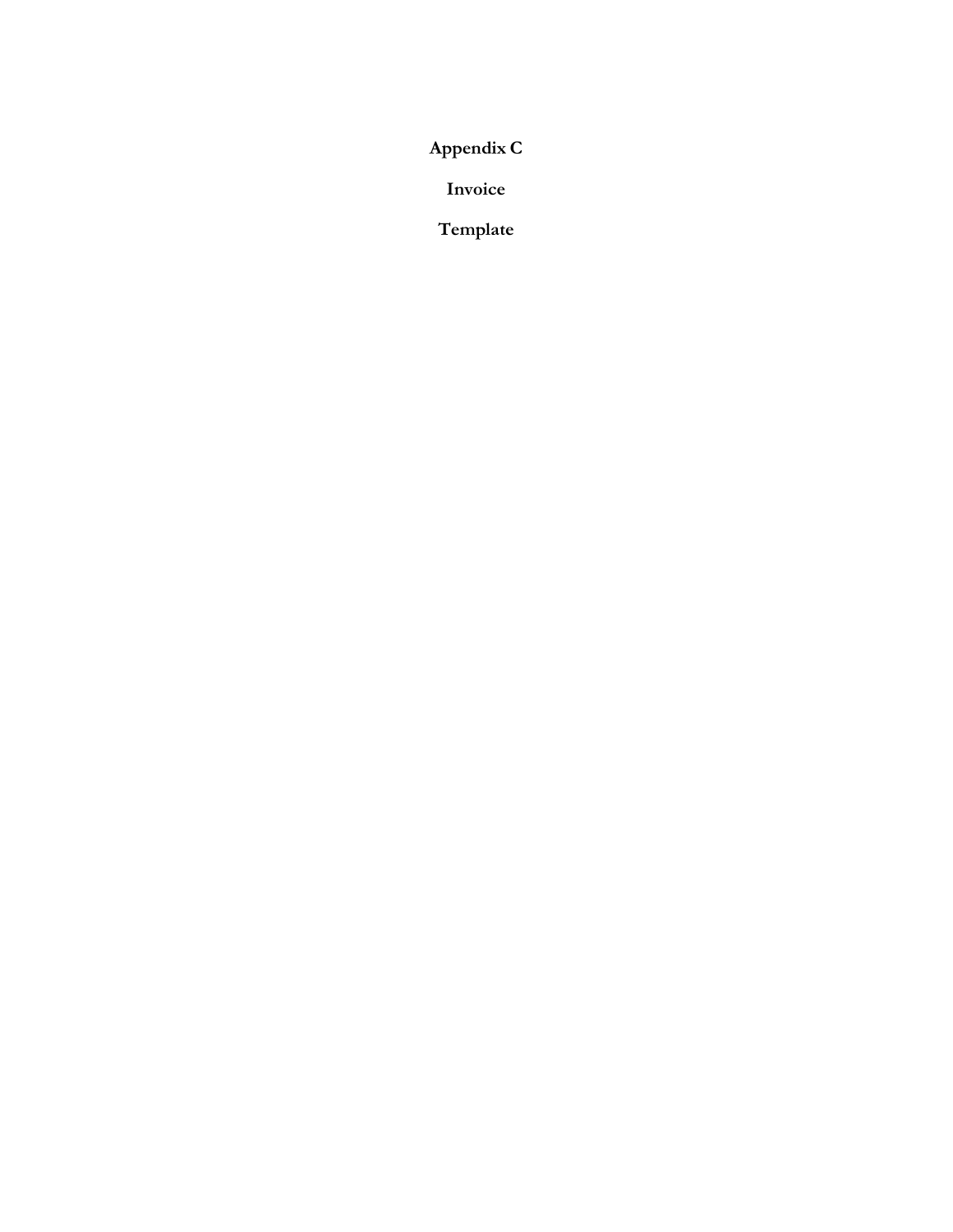# **Appendix D**

### **MaineHousing Minimum Insurance Requirements**

Without limiting any other obligation or liability under this Agreement, the Contractor, at its sole cost and expense, shall secure and keep in force during the entire term of the Agreement or longer, as may be specified below, the following minimum insurance coverage, limits and endorsements. MaineHousing reserves the right to modify these requirements, including limits, based on the nature of the risk, prior experience, insurer, coverage, or other special circumstances. If the contractor maintains broader coverage and/or higher limits than the minimums shown below, MaineHousing requires and shall be entitled to the broader coverage and/or the higher limits maintained by the Contractor. Any available insurance proceeds in excess of the specified minimum limits of insurance and coverage shall be available to MaineHousing.

| <b>TYPE OF INSURANCE COVERAGES</b>                                                                                | <b>MINIMUM LIMITS</b>                                                      |  |  |
|-------------------------------------------------------------------------------------------------------------------|----------------------------------------------------------------------------|--|--|
| <b>Commercial General Liability</b>                                                                               | $$1,000,000$ per occurrence (CSL)                                          |  |  |
| Premises Liability; Products and Completed Operations;<br>Contractual Liability; Personal Injury and Advertising  | Bodily Injury and Property<br>Damage                                       |  |  |
| Liability<br><b>Commercial or Business Automobile Liability</b>                                                   | $$1,000,000$ per occurrence (CSL)                                          |  |  |
| All owned vehicles, hired or leased vehicles, non-owned,<br>borrowed and permissive uses. Personal Automobile     | Any Auto or Hired and Non-Owned                                            |  |  |
| Liability when extended to cover your business is<br>acceptable for individual contractors with no transportation | Autos Bodily Injury and Property                                           |  |  |
| or hauling related activities                                                                                     | Damage                                                                     |  |  |
| Workers' Compensation (WC) and                                                                                    | WC: Statutory Limits                                                       |  |  |
| <b>Employers Liability (EL)</b><br>As required by State of Maine                                                  | EL: No less than $$1,000,000$ per<br>accident for bodily injury or disease |  |  |

### **Endorsements and Conditions**:

- 1. **ADDITIONAL INSURED:** MaineHousing, its Commissioners, the individual members thereof, and all MaineHousing officers, agents, employees, volunteers, and representatives are to be covered as additional insureds on the CGL policy with respect to liability arising out of work or operations performed by or on behalf of the Contractor including materials, parts, or equipment furnished in connection with such work or operations. General liability coverage can be provided in the form of an endorsement to the Contractor's insurance (at least as broad as ISO Form CG 20 10 11 85 or if not available, through the addition of **both** CG 20 10, CG 20 26, CG 20 33, or CG 20 38; **and** CG 20 37 if a later edition is used). Auto policy shall contain, or be endorsed to contain additional insured coverage for MaineHousing.
- 2. **DURATION OF COVERAGE:** All required insurance shall be maintained during the entire term of the Agreement. In addition, Insurance policies and coverage(s) written on a claims-made basis shall be maintained and evidence of insurance must be provided during the entire term of the Agreement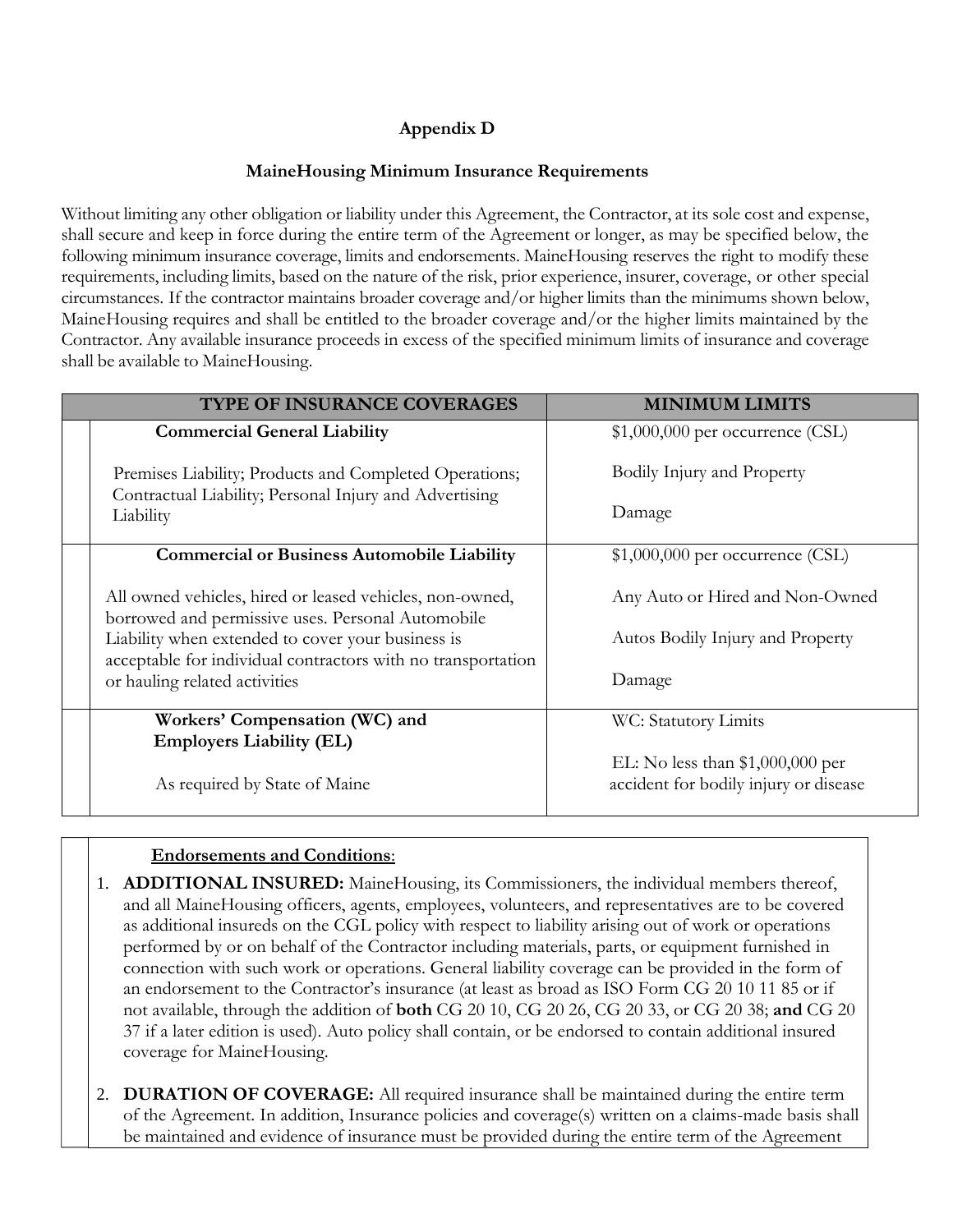and for at least five (5) years following the later of termination of the Agreement and acceptance of all work provided under the Agreement, with the retroactive date of said insurance (as may be applicable) concurrent with the commencement of activities pursuant to this Agreement. If coverage is cancelled or non-renewed, and not replaced with another claims-made policy form with a Retroactive Date prior to the contract effective date, the Contractor must purchase "extended reporting" coverage for a minimum of five (5) years after completion of work.

- 3. **REDUCTION OR LIMIT OF OBLIGATION:** All insurance policies, including excess and umbrella insurance policies, shall be primary and non-contributory coverage at least as broad as ISO CG 20 10 04 13 as respects MaineHousing, its officers, officials, employees, or volunteers. Any insurance or self-insurance maintained by MaineHousing, its officers, officials, employees, or volunteers shall be excess of the Contractor' insurance and shall not contribute with it. Pursuant to the provisions of this Agreement insurance effected or procured by the Contractor shall not reduce or limit Contractor's contractual obligation to indemnify and defend the Indemnified Parties.
- 4. **INSURER FINANCIAL RATING:** Insurance shall be maintained through an insurer with an A.M. Best Rating of no less than A:VII or equivalent, shall be admitted to the State of Maine unless otherwise acceptable by Risk Management, and with deductible amounts acceptable to MaineHousing. Acceptance of Contractor's insurance by MaineHousing shall not relieve or decrease the liability of Contractor hereunder. Self-insured retentions must be declared and approved. Any deductible or self-insured retention amount or other similar obligation under the policies shall be the sole responsibility of the Contractor. The policy language shall provide or be endorsed to provide, that the self –insured retention may be satisfied by either the named insured or MaineHousing.
- 5. **SUBCONTRACTORS:** Contractor shall include all subcontractors as an insured (covered party) under its policies or shall verify that the subcontractor, under its own policies and endorsements, has complied with the insurance requirements in this Agreement, including this Exhibit.
- 6. **JOINT VENTURES:** If Contractor is an association, partnership or other joint business venture, required insurance shall be provided by one of the following methods:
- Separate insurance policies issued for each individual entity, with each entity included as a "Named Insured" (covered party), or at minimum named as an "Additional Insured" on the other's policies. Coverage shall be at least as broad as in the ISO Forms named above.
- Joint insurance program with the association, partnership or other joint business venture included as a "Named Insured".
- 7. **CANCELLATION OF INSURANCE:** Each insurance policy required above shall provide that coverage shall not be cancelled, except with notice of cancellation provided to MaineHousing in accordance with policy terms and conditions.
- 8. **CERTIFICATE OF INSURANCE**: Before commencing operations under this Agreement, Contractor shall provide Certificate(s) of insurance and applicable insurance endorsements as set forth in the Notices provisions, in form and satisfactory to MaineHousing, evidencing that all required insurance coverage is in effect. However, failure to obtain the required documents prior to the work beginning shall not waive the Contractor's obligation to provide them. MaineHousing reserves the right to require the Contractor to provide complete, certified copies of all required insurance policies, including endorsements required by these specifications, at any time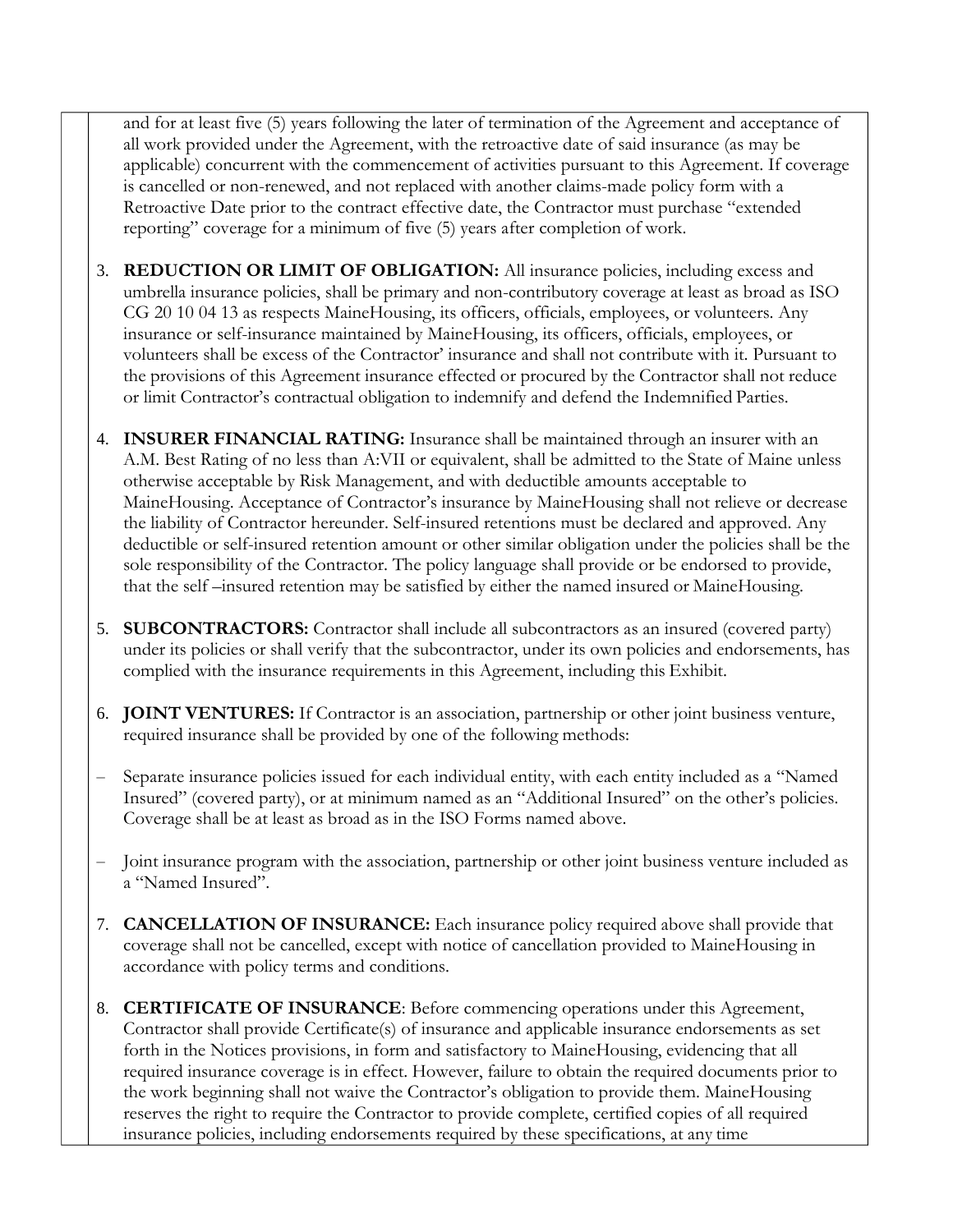#### **APPENDIX E**

#### **Certification Regarding Debarment & Suspension and Other Responsibility Matters**

In accordance with the Executive Order 12549, the prospective primary participant certifies to the best of his/her knowledge and belief, that its principals:

a. Are not presently debarred, suspended, proposed for debarment, declared ineligible, or voluntarily excluded from covered transactions by any federal department or agency;

b. Have not within a three-year period preceding this proposal been convicted of or had a civil judgment rendered against them for commission of fraud or a criminal offence in connection with obtaining, attempting to obtain, or performing a public (federal, state, or local) transaction or contract under a public transaction; violation of federal or state antitrust statutes or commission of embezzlement, theft, forgery, bribery, falsification or destruction or records, making false statements, or receiving stolen property;

c. Are not presently indicted for or otherwise criminally or civilly charged by a governmental entity (federal, state, or local) with commission of any of the offenses enumerated in paragraph (1) (b) of this certification.

d. Have not within a three-year period preceding this application/proposal had one or more public transactions (federal, state, or local) terminated for cause of default.

e. Acknowledge that all sub-contractors selected for this project must be in compliance with paragraphs (1)  $(a - d)$  of this certification.

Name and Title of Authorized Agent Date

Signature of Authorized Agent

I am unable to certify to the above statements. My explanation is attached.